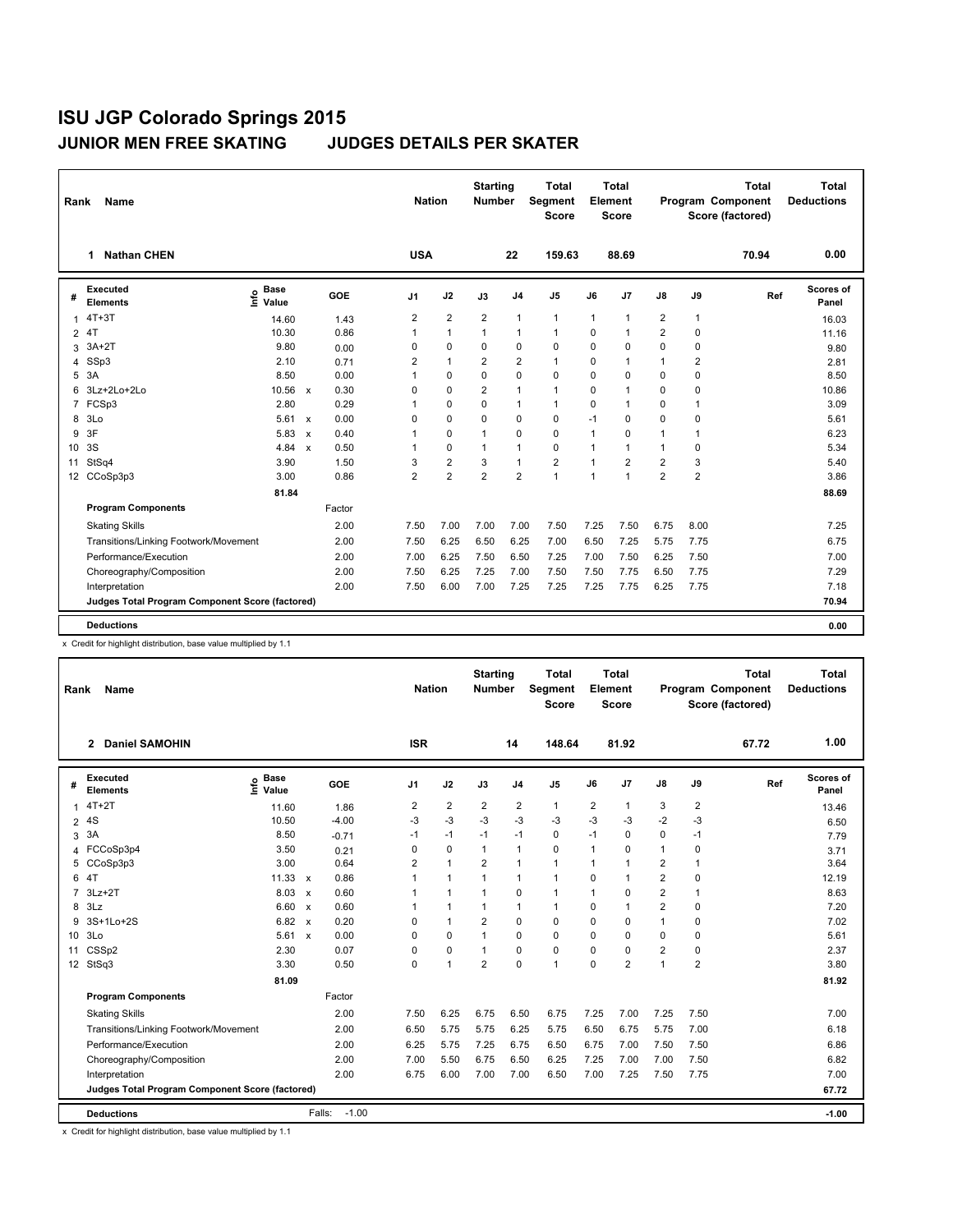| Rank            | Name                                            |              |                                             |                           |                   | <b>Nation</b>  |                | <b>Starting</b><br><b>Number</b> |                         | <b>Total</b><br>Segment<br><b>Score</b> |                | <b>Total</b><br>Element<br><b>Score</b> |                |                | <b>Total</b><br>Program Component<br>Score (factored) | <b>Total</b><br><b>Deductions</b> |
|-----------------|-------------------------------------------------|--------------|---------------------------------------------|---------------------------|-------------------|----------------|----------------|----------------------------------|-------------------------|-----------------------------------------|----------------|-----------------------------------------|----------------|----------------|-------------------------------------------------------|-----------------------------------|
|                 | <b>Sota YAMAMOTO</b><br>3                       |              |                                             |                           |                   | <b>JPN</b>     |                |                                  | 19                      | 138.57                                  |                | 72.21                                   |                |                | 67.36                                                 | 1.00                              |
| #               | <b>Executed</b><br><b>Elements</b>              |              | <b>Base</b><br>e <sup>Base</sup><br>⊆ Value |                           | GOE               | J1             | J2             | J3                               | J <sub>4</sub>          | J5                                      | J6             | J <sub>7</sub>                          | J8             | J9             | Ref                                                   | Scores of<br>Panel                |
| $\mathbf{1}$    | 3A                                              |              | 8.50                                        |                           | $-1.00$           | $-1$           | $-1$           | $-1$                             | $-1$                    | $-1$                                    | $-1$           | $-1$                                    | $-2$           | $-1$           |                                                       | 7.50                              |
| $\overline{2}$  | 4T                                              |              | 10.30                                       |                           | 0.29              | $-1$           | 0              | $\mathbf{1}$                     | $\mathbf{1}$            | $\Omega$                                | 0              | $\mathbf 0$                             | $\mathbf{1}$   | 0              |                                                       | 10.59                             |
| 3               | FSSp3                                           |              | 2.60                                        |                           | 0.71              | 3              | $\mathbf{1}$   | $\overline{2}$                   | $\overline{\mathbf{c}}$ | $\mathbf{1}$                            | $\overline{1}$ | $\overline{1}$                          | $\mathbf{1}$   | $\overline{2}$ |                                                       | 3.31                              |
| 4               | 3Lz                                             |              | 6.00                                        |                           | 1.10              | $\overline{2}$ | $\mathbf{1}$   | $\overline{2}$                   | $\overline{2}$          | $\overline{2}$                          | 1              | $\Omega$                                | $\overline{2}$ | $\overline{1}$ |                                                       | 7.10                              |
| 5               | FCCoSp3p3                                       |              | 3.00                                        |                           | 0.64              | $\overline{2}$ | $\Omega$       | $\mathbf{1}$                     | $\mathbf{1}$            | 1                                       | $\mathbf{1}$   | $\mathbf{1}$                            | 2              | 2              |                                                       | 3.64                              |
| 6               | 3A<<+REP                                        | <<           | 2.54                                        | $\mathbf{x}$              | $-1.50$           | $-3$           | $-3$           | $-3$                             | $-3$                    | $-3$                                    | $-3$           | $-3$                                    | $-3$           | $-3$           |                                                       | 1.04                              |
| $\overline{7}$  | 3 <sub>LO</sub>                                 |              | 5.61                                        | $\boldsymbol{\mathsf{x}}$ | 0.60              | $\mathbf{1}$   | $\mathbf{1}$   | $\mathbf{1}$                     | $\mathbf{1}$            | $\mathbf{1}$                            | $\Omega$       | $\Omega$                                | $\overline{2}$ | $\mathbf{1}$   |                                                       | 6.21                              |
| 8               | $3Lz + 3T$                                      |              | 11.33                                       | $\boldsymbol{\mathsf{x}}$ | $-0.60$           | $-1$           | $-2$           | $-1$                             | $-1$                    | $-1$                                    | $-1$           | $-1$                                    | 0              | 0              |                                                       | 10.73                             |
| 9               | 3F+1Lo+3S                                       | $\mathbf{I}$ | $11.22 \times$                              |                           | $-1.20$           | $-2$           | $-2$           | $-2$                             | $-2$                    | $-2$                                    | $-1$           | $-1$                                    | $-2$           | $-1$           |                                                       | 10.02                             |
| 10 <sup>°</sup> | 2A                                              |              | 3.63                                        | $\mathsf{x}$              | 0.07              | $\Omega$       | $\Omega$       | $\mathbf{1}$                     | $\Omega$                | $\Omega$                                | $\Omega$       | $\Omega$                                | $\mathbf{1}$   | $\mathbf 0$    |                                                       | 3.70                              |
| 11              | StSq3                                           |              | 3.30                                        |                           | 0.64              |                | $\mathbf{1}$   | 1                                | $\mathbf{1}$            | 2                                       | $\Omega$       | $\overline{1}$                          | $\overline{2}$ | $\overline{2}$ |                                                       | 3.94                              |
| 12 <sup>2</sup> | CCoSp3p4                                        |              | 3.50                                        |                           | 0.93              | $\overline{2}$ | $\overline{2}$ | $\overline{2}$                   | $\overline{2}$          | $\overline{2}$                          | 1              | $\overline{1}$                          | $\overline{2}$ | $\overline{2}$ |                                                       | 4.43                              |
|                 |                                                 |              | 71.53                                       |                           |                   |                |                |                                  |                         |                                         |                |                                         |                |                |                                                       | 72.21                             |
|                 | <b>Program Components</b>                       |              |                                             |                           | Factor            |                |                |                                  |                         |                                         |                |                                         |                |                |                                                       |                                   |
|                 | <b>Skating Skills</b>                           |              |                                             |                           | 2.00              | 7.50           | 6.50           | 6.75                             | 7.50                    | 7.00                                    | 6.25           | 6.75                                    | 7.00           | 7.50           |                                                       | 7.00                              |
|                 | Transitions/Linking Footwork/Movement           |              |                                             |                           | 2.00              | 6.75           | 6.75           | 6.00                             | 6.75                    | 6.25                                    | 6.00           | 6.50                                    | 6.75           | 7.00           |                                                       | 6.54                              |
|                 | Performance/Execution                           |              |                                             |                           | 2.00              | 6.75           | 6.50           | 6.75                             | 7.25                    | 6.50                                    | 6.00           | 6.75                                    | 6.75           | 7.00           |                                                       | 6.71                              |
|                 | Choreography/Composition                        |              |                                             |                           | 2.00              | 5.75           | 6.25           | 6.75                             | 7.25                    | 6.75                                    | 6.50           | 7.00                                    | 7.00           | 7.50           |                                                       | 6.79                              |
|                 | Interpretation                                  |              |                                             |                           | 2.00              | 6.50           | 6.75           | 6.50                             | 7.00                    | 6.50                                    | 6.50           | 6.75                                    | 6.50           | 7.25           |                                                       | 6.64                              |
|                 | Judges Total Program Component Score (factored) |              |                                             |                           |                   |                |                |                                  |                         |                                         |                |                                         |                |                |                                                       | 67.36                             |
|                 | <b>Deductions</b>                               |              |                                             |                           | $-1.00$<br>Falls: |                |                |                                  |                         |                                         |                |                                         |                |                |                                                       | $-1.00$                           |

<< Downgraded jump x Credit for highlight distribution, base value multiplied by 1.1 ! Not clear edge REP Jump repetition

| Rank           | Name                                            |                              |              |         |            | <b>Nation</b> | <b>Starting</b><br><b>Number</b> |                | <b>Total</b><br>Segment<br><b>Score</b> |             | <b>Total</b><br>Element<br><b>Score</b> |                |                | <b>Total</b><br>Program Component<br>Score (factored) | <b>Total</b><br><b>Deductions</b> |
|----------------|-------------------------------------------------|------------------------------|--------------|---------|------------|---------------|----------------------------------|----------------|-----------------------------------------|-------------|-----------------------------------------|----------------|----------------|-------------------------------------------------------|-----------------------------------|
|                | 4 Yaroslav PANIOT                               |                              |              |         | <b>UKR</b> |               |                                  | 20             | 129.79                                  |             | 70.05                                   |                |                | 59.74                                                 | 0.00                              |
| #              | <b>Executed</b><br><b>Elements</b>              | <b>Base</b><br>lnfo<br>Value |              | GOE     | J1         | J2            | J3                               | J <sub>4</sub> | J <sub>5</sub>                          | J6          | J7                                      | J8             | J9             | Ref                                                   | <b>Scores of</b><br>Panel         |
| $\mathbf 1$    | 4T                                              | 10.30                        |              | 0.43    | 0          | 1             | 0                                | 1              | $\mathbf{1}$                            | $-1$        | 0                                       | 2              | 0              |                                                       | 10.73                             |
| $\overline{2}$ | 3A                                              | 8.50                         |              | 0.86    | 1          | 1             | $\mathbf{1}$                     | $\mathbf{1}$   | $\mathbf{1}$                            | 0           | $\overline{1}$                          | $\overline{2}$ | 0              |                                                       | 9.36                              |
| 3              | 3F+3Lo                                          | 10.40                        |              | 0.50    |            | 1             | 1                                | $\mathbf{1}$   | 1                                       | 0           | $\mathbf 0$                             | $\overline{2}$ | $-1$           |                                                       | 10.90                             |
| 4              | 3S                                              | 4.40                         |              | 0.00    | 0          | 0             | 0                                | 0              | $\mathbf 0$                             | 0           | 0                                       | 1              | 0              |                                                       | 4.40                              |
| 5              | CCoSp3p2                                        | 2.50                         |              | 0.07    | 0          | 0             | 1                                | 0              | $-1$                                    | 0           | $\mathbf 0$                             | 2              | 0              |                                                       | 2.57                              |
| 6              | StSq1                                           | 1.80                         |              | 0.14    | 0          | 1             | $\Omega$                         | 0              | $\Omega$                                | 0           | $\mathbf 0$                             | 2              | $\overline{1}$ |                                                       | 1.94                              |
|                | 7.3Lz                                           | 6.60 x                       |              | $-0.80$ | $-2$       | $-1$          | 0                                | $-1$           | $-1$                                    | $-1$        | $-1$                                    | $-2$           | $-1$           |                                                       | 5.80                              |
| 8              | 3Lz+2T+2T                                       | 9.46                         | $\mathbf{x}$ | $-0.10$ | $-1$       | 0             | 0                                | 0              | $-1$                                    | 0           | $\mathbf 0$                             | 0              | 0              |                                                       | 9.36                              |
| 9              | 3F                                              | $5.83 \times$                |              | 0.00    | 0          | 1             | 0                                | 0              | 0                                       | 0           | 0                                       | 0              | 0              |                                                       | 5.83                              |
| 10 3T          |                                                 | 4.73 $\times$                |              | 0.00    | 0          | 0             | $\Omega$                         | 0              | 0                                       | $\Omega$    | 0                                       | 0              | 0              |                                                       | 4.73                              |
|                | 11 FCSp2                                        | 2.30                         |              | $-0.17$ | $-1$       | $-1$          | $-1$                             | 0              | $-1$                                    | $-1$        | 0                                       | 0              | 0              |                                                       | 2.13                              |
|                | 12 CSSp2                                        | 2.30                         |              | 0.00    | 0          | 0             | 0                                | 0              | 0                                       | $\mathbf 0$ | 0                                       | 0              | 0              |                                                       | 2.30                              |
|                |                                                 | 69.12                        |              |         |            |               |                                  |                |                                         |             |                                         |                |                |                                                       | 70.05                             |
|                | <b>Program Components</b>                       |                              |              | Factor  |            |               |                                  |                |                                         |             |                                         |                |                |                                                       |                                   |
|                | <b>Skating Skills</b>                           |                              |              | 2.00    | 5.75       | 6.25          | 6.50                             | 6.25           | 6.25                                    | 5.75        | 6.50                                    | 6.25           | 7.25           |                                                       | 6.25                              |
|                | Transitions/Linking Footwork/Movement           |                              |              | 2.00    | 3.75       | 6.25          | 5.00                             | 5.50           | 5.75                                    | 5.25        | 6.25                                    | 4.75           | 6.50           |                                                       | 5.54                              |
|                | Performance/Execution                           |                              |              | 2.00    | 4.50       | 6.50          | 6.25                             | 5.50           | 6.25                                    | 5.50        | 7.00                                    | 6.00           | 6.75           |                                                       | 6.11                              |
|                | Choreography/Composition                        |                              |              | 2.00    | 3.50       | 6.25          | 6.00                             | 5.75           | 6.50                                    | 5.75        | 6.75                                    | 5.25           | 7.00           |                                                       | 6.04                              |
|                | Interpretation                                  |                              |              | 2.00    | 4.75       | 6.75          | 6.00                             | 5.25           | 6.50                                    | 5.25        | 6.50                                    | 5.75           | 6.25           |                                                       | 5.93                              |
|                | Judges Total Program Component Score (factored) |                              |              |         |            |               |                                  |                |                                         |             |                                         |                |                |                                                       | 59.74                             |
|                | <b>Deductions</b>                               |                              |              |         |            |               |                                  |                |                                         |             |                                         |                |                |                                                       | 0.00                              |

x Credit for highlight distribution, base value multiplied by 1.1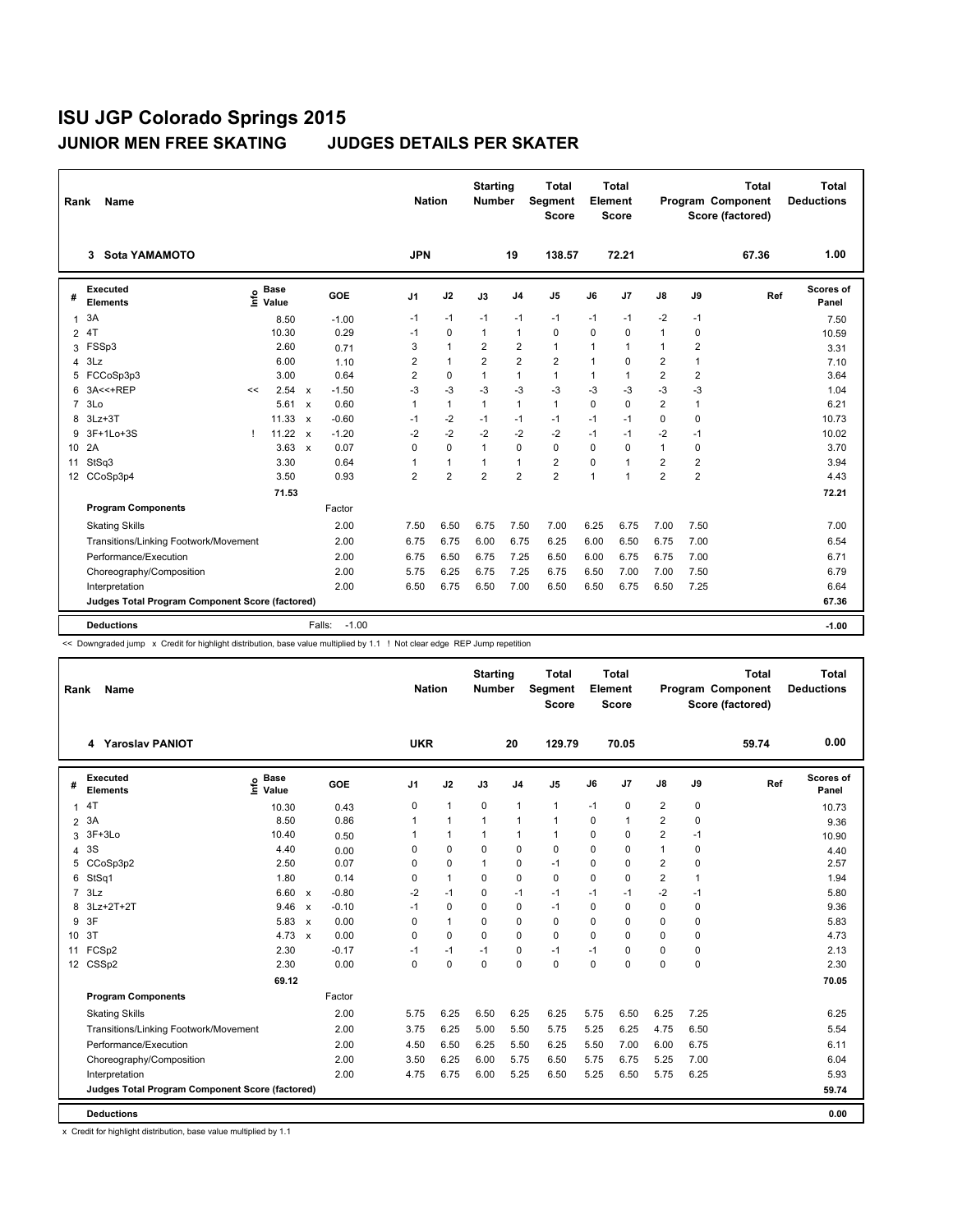| Rank         | <b>Name</b>                                            |                              |                           |         | <b>Nation</b>  |                | <b>Starting</b><br><b>Number</b> |                | <b>Total</b><br>Segment<br><b>Score</b> |                | <b>Total</b><br>Element<br><b>Score</b> |                         |                | <b>Total</b><br>Program Component<br>Score (factored) | <b>Total</b><br><b>Deductions</b> |
|--------------|--------------------------------------------------------|------------------------------|---------------------------|---------|----------------|----------------|----------------------------------|----------------|-----------------------------------------|----------------|-----------------------------------------|-------------------------|----------------|-------------------------------------------------------|-----------------------------------|
|              | <b>Tomoki HIWATASHI</b><br>5                           |                              |                           |         | <b>USA</b>     |                |                                  | 18             | 125.82                                  |                | 63.06                                   |                         |                | 63.76                                                 | 1.00                              |
| #            | Executed<br><b>Elements</b>                            | <b>Base</b><br>lnfo<br>Value |                           | GOE     | J1             | J2             | J3                               | J <sub>4</sub> | J <sub>5</sub>                          | J6             | J <sub>7</sub>                          | $\mathsf{J}8$           | J9             | Ref                                                   | Scores of<br>Panel                |
| $\mathbf{1}$ | 3A<<                                                   | 3.30<br><<                   |                           | $-1.50$ | -3             | -3             | $-3$                             | -3             | -3                                      | -3             | -3                                      | -3                      | -3             |                                                       | 1.80                              |
| 2            | 3Lz                                                    | 6.00                         |                           | 0.40    | $\mathbf{1}$   | 1              | $\mathbf{1}$                     | $\mathbf 0$    | 1                                       | $\Omega$       | 0                                       | $\mathbf{1}$            | $\Omega$       |                                                       | 6.40                              |
| 3            | 3Lo                                                    | 5.10                         |                           | 0.10    | 1              | 1              | 0                                | $\mathbf 0$    | 0                                       | $\Omega$       | 0                                       | 0                       | 0              |                                                       | 5.20                              |
| 4            | FSSp4                                                  | 3.00                         |                           | 0.71    | $\overline{2}$ | $\mathbf{1}$   | $\overline{2}$                   | 1              | 1                                       | 1              | $\overline{1}$                          | $\overline{\mathbf{c}}$ | $\overline{2}$ |                                                       | 3.71                              |
| 5            | 2A+1Lo+3S                                              | 8.20                         |                           | 0.60    | $\mathbf{1}$   | 1              | $\mathbf{1}$                     | $\mathbf{1}$   | 1                                       | 1              | 0                                       | 1                       | 0              |                                                       | 8.80                              |
| 6            | $3F+3T$                                                | 10.56                        | $\mathsf{x}$              | 0.70    | 1              | $\overline{2}$ | $\mathbf{1}$                     | $\mathbf 0$    | $\mathbf{1}$                            | $\overline{2}$ | 0                                       | 1                       | 1              |                                                       | 11.26                             |
| 7            | $3Lz + 2T$                                             | 8.03                         | $\boldsymbol{\mathsf{x}}$ | 0.20    | 1              | $\Omega$       | 0                                | $\mathbf 0$    | 1                                       | $\Omega$       | $\mathbf 0$                             | $\mathbf{1}$            | 0              |                                                       | 8.23                              |
| 8            | 3F                                                     | 5.83                         | $\boldsymbol{\mathsf{x}}$ | $-0.60$ | $-1$           | $-1$           | $-1$                             | $\mathbf 0$    | 0                                       | $-1$           | $-1$                                    | $-1$                    | $-1$           |                                                       | 5.23                              |
| 9            | FCCoSp2p2                                              | 2.00                         |                           | 0.00    | $\Omega$       | $\Omega$       | $-1$                             | $\Omega$       | $\Omega$                                | $\Omega$       | $\mathbf 0$                             | $\mathbf{1}$            | $\mathbf 0$    |                                                       | 2.00                              |
| 10           | StSq3                                                  | 3.30                         |                           | 0.71    | $\overline{2}$ | $\overline{2}$ | $\mathbf{1}$                     | $\mathbf 0$    | $\overline{2}$                          | $\mathbf{1}$   | $\overline{1}$                          | $\overline{2}$          | $\mathbf{1}$   |                                                       | 4.01                              |
| 11           | 2A                                                     | 3.63                         | $\boldsymbol{\mathsf{x}}$ | $-0.64$ | $-2$           | $-2$           | $-1$                             | $-1$           | $-1$                                    | 0              | $-1$                                    | $-1$                    | $-2$           |                                                       | 2.99                              |
| 12           | CCoSp3p3                                               | 3.00                         |                           | 0.43    | $\mathbf{1}$   | 1              | 1                                | $\mathbf{1}$   | 1                                       | $\Omega$       | $\overline{1}$                          | $\mathbf{1}$            | $\Omega$       |                                                       | 3.43                              |
|              |                                                        | 61.95                        |                           |         |                |                |                                  |                |                                         |                |                                         |                         |                |                                                       | 63.06                             |
|              | <b>Program Components</b>                              |                              |                           | Factor  |                |                |                                  |                |                                         |                |                                         |                         |                |                                                       |                                   |
|              | <b>Skating Skills</b>                                  |                              |                           | 2.00    | 6.50           | 6.50           | 5.75                             | 5.75           | 6.00                                    | 6.50           | 6.50                                    | 5.75                    | 7.00           |                                                       | 6.21                              |
|              | Transitions/Linking Footwork/Movement                  |                              |                           | 2.00    | 7.25           | 6.75           | 6.00                             | 5.50           | 5.75                                    | 6.25           | 6.25                                    | 7.00                    | 6.75           |                                                       | 6.39                              |
|              | Performance/Execution                                  |                              |                           | 2.00    | 5.50           | 7.00           | 5.75                             | 5.75           | 6.00                                    | 6.25           | 6.50                                    | 6.75                    | 6.75           |                                                       | 6.25                              |
|              | Choreography/Composition                               |                              |                           | 2.00    | 7.00           | 6.25           | 6.00                             | 5.50           | 6.25                                    | 7.25           | 6.75                                    | 8.00                    | 7.00           |                                                       | 6.64                              |
|              | Interpretation                                         |                              |                           | 2.00    | 6.25           | 6.50           | 5.75                             | 5.75           | 6.00                                    | 7.00           | 6.50                                    | 7.75                    | 6.75           |                                                       | 6.39                              |
|              | <b>Judges Total Program Component Score (factored)</b> |                              |                           |         |                |                |                                  |                |                                         |                |                                         |                         |                |                                                       | 63.76                             |
|              | <b>Deductions</b>                                      |                              | Falls:                    | $-1.00$ |                |                |                                  |                |                                         |                |                                         |                         |                |                                                       | $-1.00$                           |

<< Downgraded jump x Credit for highlight distribution, base value multiplied by 1.1

| Rank           | <b>Name</b>                                     |              |                      |         | <b>Nation</b>  |                | <b>Starting</b><br><b>Number</b> |                | <b>Total</b><br>Segment<br><b>Score</b> |              | <b>Total</b><br>Element<br><b>Score</b> |                |                | <b>Total</b><br>Program Component<br>Score (factored) | <b>Total</b><br><b>Deductions</b> |
|----------------|-------------------------------------------------|--------------|----------------------|---------|----------------|----------------|----------------------------------|----------------|-----------------------------------------|--------------|-----------------------------------------|----------------|----------------|-------------------------------------------------------|-----------------------------------|
|                | <b>Daniil BERNADINER</b><br>6                   |              |                      |         | <b>RUS</b>     |                |                                  | 21             | 118.58                                  |              | 59.22                                   |                |                | 60.36                                                 | 1.00                              |
| #              | <b>Executed</b><br><b>Elements</b>              | $\circ$<br>Έ | <b>Base</b><br>Value | GOE     | J <sub>1</sub> | J2             | J3                               | J <sub>4</sub> | J <sub>5</sub>                          | J6           | J7                                      | J8             | J9             | Ref                                                   | <b>Scores of</b><br>Panel         |
| $\mathbf 1$    | 3S                                              |              | 4.40                 | 0.50    | 1              | 1              | $\mathbf{1}$                     | 0              | 0                                       | $\mathbf{1}$ | $\mathbf 0$                             | $\mathbf{1}$   | 1              |                                                       | 4.90                              |
| $\overline{2}$ | 3Fe                                             | e            | 3.70                 | $-1.10$ | -2             | $-2$           | $-1$                             | $-2$           | $-2$                                    | -2           | $-1$                                    | -1             | -1             |                                                       | 2.60                              |
| 3              | 1Lz                                             |              | 0.60                 | $-0.07$ | $-2$           | $\mathbf 0$    | $-2$                             | 0              | $-1$                                    | $\Omega$     | $\mathbf 0$                             | $-1$           | -1             |                                                       | 0.53                              |
| 4              | 2A                                              |              | 3.30                 | 0.14    | 0              | 1              | $\mathbf{1}$                     | 1              | 0                                       | 0            | $\mathbf 0$                             | 0              | 0              |                                                       | 3.44                              |
| 5              | FSSp4                                           |              | 3.00                 | 0.21    | 1              | 0              | 0                                | 1              | 0                                       |              | $\mathbf 0$                             | 0              | $\mathbf{1}$   |                                                       | 3.21                              |
| 6              | CCSp3                                           |              | 2.80                 | 0.57    | 1              | 0              | $\overline{2}$                   | 1              | $\mathbf 0$                             | 1            | $\overline{1}$                          | $\overline{2}$ | $\overline{2}$ |                                                       | 3.37                              |
|                | 7 3Lz+3T                                        |              | $11.33 \times$       | 0.00    | 0              | 0              | 0                                | 0              | $-1$                                    | 0            | $\mathbf 0$                             | $\mathbf 0$    | 0              |                                                       | 11.33                             |
| 8              | StSq3                                           |              | 3.30                 | 0.71    | 2              | $\overline{2}$ | 2                                | 1              | $\mathbf{1}$                            | 1            | $\mathbf{1}$                            | $\mathbf{1}$   | $\overline{2}$ |                                                       | 4.01                              |
| 9              | $3L0+3T+2T$                                     |              | $11.77 \times$       | $-0.30$ | $-1$           | 0              | $-1$                             | 0              | $-1$                                    | $\Omega$     | $\mathbf 0$                             | $-1$           | 0              |                                                       | 11.47                             |
| 10             | 3Lo                                             |              | $5.61 \times$        | 0.00    | 0              | 0              | $\mathbf 0$                      | 0              | $\mathbf 0$                             | 0            | $\mathbf 0$                             | $\mathbf 0$    | 0              |                                                       | 5.61                              |
| 11             | $2A+2Lo$                                        |              | $5.61 \times$        | 0.00    | 0              | 0              | 0                                | $\Omega$       | $\mathbf 0$                             | $\Omega$     | $\Omega$                                | $\Omega$       | 0              |                                                       | 5.61                              |
|                | 12 CCoSp3p3                                     |              | 3.00                 | 0.14    | 0              | 1              | $\Omega$                         | 0              | 0                                       | $\Omega$     | $\blacktriangleleft$                    | 0              | $\mathbf{1}$   |                                                       | 3.14                              |
|                |                                                 |              | 58.42                |         |                |                |                                  |                |                                         |              |                                         |                |                |                                                       | 59.22                             |
|                | <b>Program Components</b>                       |              |                      | Factor  |                |                |                                  |                |                                         |              |                                         |                |                |                                                       |                                   |
|                | <b>Skating Skills</b>                           |              |                      | 2.00    | 6.50           | 6.25           | 6.00                             | 6.00           | 5.75                                    | 6.25         | 6.50                                    | 5.75           | 6.50           |                                                       | 6.18                              |
|                | Transitions/Linking Footwork/Movement           |              |                      | 2.00    | 5.25           | 6.00           | 6.00                             | 5.25           | 5.25                                    | 5.50         | 6.50                                    | 5.50           | 6.00           |                                                       | 5.64                              |
|                | Performance/Execution                           |              |                      | 2.00    | 6.25           | 6.25           | 6.25                             | 5.50           | 5.75                                    | 6.50         | 6.75                                    | 5.50           | 6.25           |                                                       | 6.11                              |
|                | Choreography/Composition                        |              |                      | 2.00    | 5.75           | 6.00           | 6.25                             | 5.75           | 6.00                                    | 6.50         | 7.00                                    | 5.75           | 6.50           |                                                       | 6.11                              |
|                | Interpretation                                  |              |                      | 2.00    | 7.00           | 6.25           | 6.00                             | 6.00           | 5.75                                    | 6.00         | 6.75                                    | 5.50           | 6.25           |                                                       | 6.14                              |
|                | Judges Total Program Component Score (factored) |              |                      |         |                |                |                                  |                |                                         |              |                                         |                |                |                                                       | 60.36                             |
|                | <b>Deductions</b>                               |              | Time violation:      | $-1.00$ |                |                |                                  |                |                                         |              |                                         |                |                |                                                       | $-1.00$                           |

x Credit for highlight distribution, base value multiplied by 1.1 e Wrong edge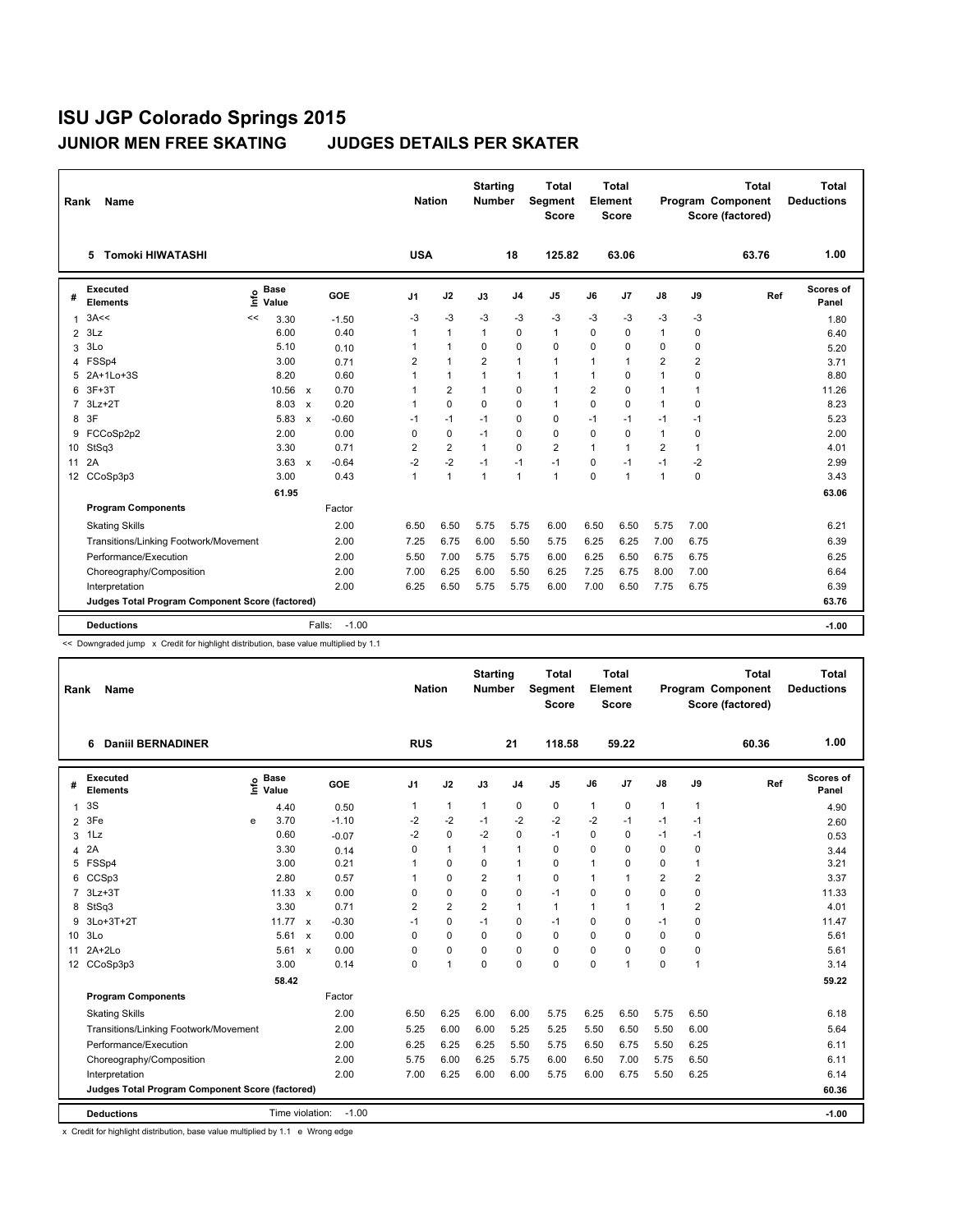| Rank               | <b>Name</b>                                            |                              |                           |         | <b>Nation</b>  |                | <b>Starting</b><br><b>Number</b> |                | Total<br>Segment<br><b>Score</b> |                | <b>Total</b><br>Element<br><b>Score</b> |              |              | <b>Total</b><br>Program Component<br>Score (factored) | <b>Total</b><br><b>Deductions</b> |
|--------------------|--------------------------------------------------------|------------------------------|---------------------------|---------|----------------|----------------|----------------------------------|----------------|----------------------------------|----------------|-----------------------------------------|--------------|--------------|-------------------------------------------------------|-----------------------------------|
| 7                  | <b>Mitsuki SUMOTO</b>                                  |                              |                           |         | <b>JPN</b>     |                |                                  | 11             | 112.09                           |                | 58.11                                   |              |              | 53.98                                                 | 0.00                              |
| #                  | <b>Executed</b><br><b>Elements</b>                     | <b>Base</b><br>lnfo<br>Value |                           | GOE     | J1             | J2             | J3                               | J <sub>4</sub> | J <sub>5</sub>                   | J6             | J7                                      | J8           | J9           | Ref                                                   | Scores of<br>Panel                |
| 2A<br>$\mathbf{1}$ |                                                        | 3.30                         |                           | 0.43    | $\overline{2}$ | $\overline{2}$ | 0                                | $\mathbf 0$    | 1                                | $\mathbf 1$    | 0                                       | $\mathbf{1}$ | $\mathbf{1}$ |                                                       | 3.73                              |
| 2                  | $3Lz + 3T$                                             | 10.30                        |                           | $-0.50$ | $-1$           | $-1$           | $-1$                             | $-1$           | $-1$                             | 0              | $\mathbf 0$                             | $-1$         | 0            |                                                       | 9.80                              |
| 3                  | 2 <sub>LO</sub>                                        | 1.80                         |                           | 0.00    | 0              | 0              | 0                                | $\mathbf 0$    | 0                                | 0              | 0                                       | 0            | 0            |                                                       | 1.80                              |
| 4                  | FCSp2                                                  | 2.30                         |                           | 0.00    | 0              | $\Omega$       | 0                                | $\Omega$       | $\Omega$                         | $\Omega$       | $\mathbf 0$                             | $\mathbf{1}$ | 0            |                                                       | 2.30                              |
| 5                  | 3Lo                                                    | 5.10                         |                           | $-0.40$ | $-1$           | $-1$           | $-1$                             | $\mathbf 0$    | $\Omega$                         | $\Omega$       | 0                                       | $-2$         | $-1$         |                                                       | 4.70                              |
| 6                  | $2A+3T$                                                | 8.36                         | $\mathsf{x}$              | 0.10    | 0              | 1              | 0                                | 1              | 0                                | 0              | $\mathbf 0$                             | $\mathbf 0$  | $\mathbf 0$  |                                                       | 8.46                              |
| $\overline{7}$     | $3Lz+1Lo+2S$                                           | 8.58                         | $\boldsymbol{\mathsf{x}}$ | 0.00    | 0              | 0              | 0                                | $\Omega$       | 0                                | $\Omega$       | $\Omega$                                | $\mathbf{1}$ | $\Omega$     |                                                       | 8.58                              |
| 3S<br>8            |                                                        | 4.84                         | $\boldsymbol{\mathsf{x}}$ | 0.10    | 1              | $\mathbf 0$    | $\Omega$                         | $\mathbf 0$    | 0                                | $\Omega$       | 0                                       | $\mathbf{1}$ | 0            |                                                       | 4.94                              |
| 9                  | CCoSp3p3                                               | 3.00                         |                           | 0.00    | $\Omega$       | $\Omega$       | 0                                | $\Omega$       | $\Omega$                         | $\Omega$       | $\overline{1}$                          | $\Omega$     | $\mathbf 0$  |                                                       | 3.00                              |
| 10                 | StSq1                                                  | 1.80                         |                           | 0.36    | 0              | 1              | 1                                | $\mathbf 0$    | $\overline{\mathbf{c}}$          | $\overline{1}$ | 0                                       | 1            | $\mathbf{1}$ |                                                       | 2.16                              |
| 3F<br>11           |                                                        | 5.83                         | $\mathbf{x}$              | 0.00    | 0              | 0              | 0                                | $\mathbf{1}$   | 0                                | $\Omega$       | $\Omega$                                | $\mathbf 0$  | 0            |                                                       | 5.83                              |
| 12                 | CSSp3                                                  | 2.60                         |                           | 0.21    | 0              | $\Omega$       | $\overline{1}$                   | 1              | 1                                | $\overline{1}$ | $\Omega$                                | $\Omega$     | $\Omega$     |                                                       | 2.81                              |
|                    |                                                        | 57.81                        |                           |         |                |                |                                  |                |                                  |                |                                         |              |              |                                                       | 58.11                             |
|                    | <b>Program Components</b>                              |                              |                           | Factor  |                |                |                                  |                |                                  |                |                                         |              |              |                                                       |                                   |
|                    | <b>Skating Skills</b>                                  |                              |                           | 2.00    | 5.75           | 5.50           | 5.00                             | 5.50           | 6.00                             | 6.00           | 5.75                                    | 5.50         | 5.50         |                                                       | 5.64                              |
|                    | Transitions/Linking Footwork/Movement                  |                              |                           | 2.00    | 5.00           | 5.00           | 5.00                             | 5.00           | 5.50                             | 4.50           | 5.50                                    | 5.75         | 4.75         |                                                       | 5.11                              |
|                    | Performance/Execution                                  |                              |                           | 2.00    | 3.75           | 5.25           | 5.50                             | 5.50           | 6.00                             | 5.25           | 6.00                                    | 5.50         | 4.75         |                                                       | 5.39                              |
|                    | Choreography/Composition                               |                              |                           | 2.00    | 4.75           | 5.00           | 5.50                             | 5.00           | 6.25                             | 5.75           | 5.75                                    | 6.25         | 5.00         |                                                       | 5.46                              |
|                    | Interpretation                                         |                              |                           | 2.00    | 5.00           | 5.00           | 5.50                             | 5.75           | 6.00                             | 5.25           | 5.50                                    | 5.75         | 4.75         |                                                       | 5.39                              |
|                    | <b>Judges Total Program Component Score (factored)</b> |                              |                           |         |                |                |                                  |                |                                  |                |                                         |              |              |                                                       | 53.98                             |
|                    | <b>Deductions</b>                                      |                              |                           |         |                |                |                                  |                |                                  |                |                                         |              |              |                                                       | 0.00                              |

x Credit for highlight distribution, base value multiplied by 1.1

| Rank           | Name                                            |              |                      |              |         |                | <b>Nation</b> |          | <b>Starting</b><br><b>Number</b> |                | <b>Total</b><br>Segment<br><b>Score</b> |          | <b>Total</b><br>Element<br><b>Score</b> |             |              | <b>Total</b><br>Program Component<br>Score (factored) | <b>Total</b><br><b>Deductions</b> |
|----------------|-------------------------------------------------|--------------|----------------------|--------------|---------|----------------|---------------|----------|----------------------------------|----------------|-----------------------------------------|----------|-----------------------------------------|-------------|--------------|-------------------------------------------------------|-----------------------------------|
|                | Si Hyeong LEE<br>8                              |              |                      |              |         | <b>KOR</b>     |               |          |                                  | 15             | 110.63                                  |          | 58.09                                   |             |              | 52.54                                                 | 0.00                              |
| #              | <b>Executed</b><br><b>Elements</b>              | $\circ$<br>Έ | <b>Base</b><br>Value |              | GOE     | J <sub>1</sub> |               | J2       | J3                               | J <sub>4</sub> | J <sub>5</sub>                          | J6       | J7                                      | J8          | J9           | Ref                                                   | Scores of<br>Panel                |
| $\mathbf{1}$   | $3Lz + 3T$                                      |              | 10.30                |              | 0.30    | 0              |               | 0        | $\Omega$                         | $\mathbf{1}$   | $\mathbf{1}$                            | 0        | 0                                       | $\mathbf 1$ | $\mathbf{1}$ |                                                       | 10.60                             |
| $\overline{2}$ | 3F                                              |              | 5.30                 |              | 0.30    | 0              |               | 0        | 1                                | 1              | $\mathbf{1}$                            | $\Omega$ | $\mathbf 0$                             | 1           | $\Omega$     |                                                       | 5.60                              |
| 3              | 3Lo+2Lo                                         |              | 6.90                 |              | 0.00    | 1              |               | 0        | $\Omega$                         | $\mathbf 0$    | $\Omega$                                | $\Omega$ | $\mathbf 0$                             | $\Omega$    | 0            |                                                       | 6.90                              |
| 4              | CCoSp3p4                                        |              | 3.50                 |              | 0.36    | $-1$           |               | 0        | 1                                | 1              | $\mathbf 0$                             | 1        | $\mathbf{1}$                            | 1           | $\mathbf{1}$ |                                                       | 3.86                              |
| 5 2A           |                                                 |              | $3.63 \times$        |              | 0.29    | 1              |               | 0        | $\mathbf{1}$                     | 1              | $\mathbf{1}$                            |          | $\mathbf 0$                             | $\Omega$    | $\Omega$     |                                                       | 3.92                              |
| 6              | $3Lz+2T+2L0$                                    |              | 10.01 x              |              | $-0.20$ | $-1$           |               | 0        | $-1$                             | $\mathbf 0$    | $-1$                                    | $\Omega$ | $\Omega$                                | $\Omega$    | $\Omega$     |                                                       | 9.81                              |
|                | 7 3Lo<                                          | $\prec$      | 3.96                 | $\mathsf{x}$ | $-0.60$ | 1              |               | $-1$     | -1                               | $-1$           | $-1$                                    | $-1$     | $-1$                                    | $-1$        | 0            |                                                       | 3.36                              |
| 8              | 2A                                              |              | $3.63 \times$        |              | 0.00    | 0              |               | $\Omega$ | $\Omega$                         | 0              | 0                                       | $\Omega$ | $\Omega$                                | 0           | 0            |                                                       | 3.63                              |
| 9              | CCSp3                                           |              | 2.80                 |              | 0.13    | $-1$           |               | 0        | $\Omega$                         | $\mathbf{1}$   | $-1$                                    | 1        | $\mathbf{1}$                            | $-1$        | $\mathbf{1}$ |                                                       | 2.93                              |
| 10             | StSq3                                           |              | 3.30                 |              | $-0.20$ | $-1$           |               | $-1$     | 0                                | 0              | 0                                       | $-1$     | 0                                       | 0           | 0            |                                                       | 3.10                              |
| 11 3S<         |                                                 | $\,<\,$      | 3.41 x               |              | $-1.70$ | $-2$           |               | $-3$     | $-3$                             | $-2$           | $-3$                                    | $-2$     | $-2$                                    | $-3$        | $-2$         |                                                       | 1.71                              |
|                | 12 FSSp3                                        |              | 2.60                 |              | 0.07    | $\mathbf{1}$   |               | $-1$     | $\mathbf{1}$                     | 0              | $\Omega$                                | $\Omega$ | $\mathbf 0$                             | $\mathbf 0$ | 0            |                                                       | 2.67                              |
|                |                                                 |              | 59.34                |              |         |                |               |          |                                  |                |                                         |          |                                         |             |              |                                                       | 58.09                             |
|                | <b>Program Components</b>                       |              |                      |              | Factor  |                |               |          |                                  |                |                                         |          |                                         |             |              |                                                       |                                   |
|                | <b>Skating Skills</b>                           |              |                      |              | 2.00    | 5.00           |               | 5.00     | 5.25                             | 5.75           | 5.75                                    | 4.50     | 5.75                                    | 5.75        | 6.25         |                                                       | 5.46                              |
|                | Transitions/Linking Footwork/Movement           |              |                      |              | 2.00    | 5.50           |               | 4.75     | 4.75                             | 5.25           | 5.25                                    | 4.25     | 5.50                                    | 5.50        | 5.75         |                                                       | 5.21                              |
|                | Performance/Execution                           |              |                      |              | 2.00    | 4.00           |               | 5.00     | 5.25                             | 5.75           | 5.75                                    | 5.25     | 5.75                                    | 4.75        | 5.50         |                                                       | 5.32                              |
|                | Choreography/Composition                        |              |                      |              | 2.00    | 5.25           |               | 4.75     | 5.00                             | 5.00           | 5.50                                    | 4.75     | 6.00                                    | 5.25        | 5.75         |                                                       | 5.21                              |
|                | Interpretation                                  |              |                      |              | 2.00    | 4.50           |               | 5.00     | 4.75                             | 5.50           | 5.25                                    | 4.75     | 5.50                                    | 5.00        | 5.25         |                                                       | 5.07                              |
|                | Judges Total Program Component Score (factored) |              |                      |              |         |                |               |          |                                  |                |                                         |          |                                         |             |              |                                                       | 52.54                             |
|                | <b>Deductions</b>                               |              |                      |              |         |                |               |          |                                  |                |                                         |          |                                         |             |              |                                                       | 0.00                              |

< Under-rotated jump x Credit for highlight distribution, base value multiplied by 1.1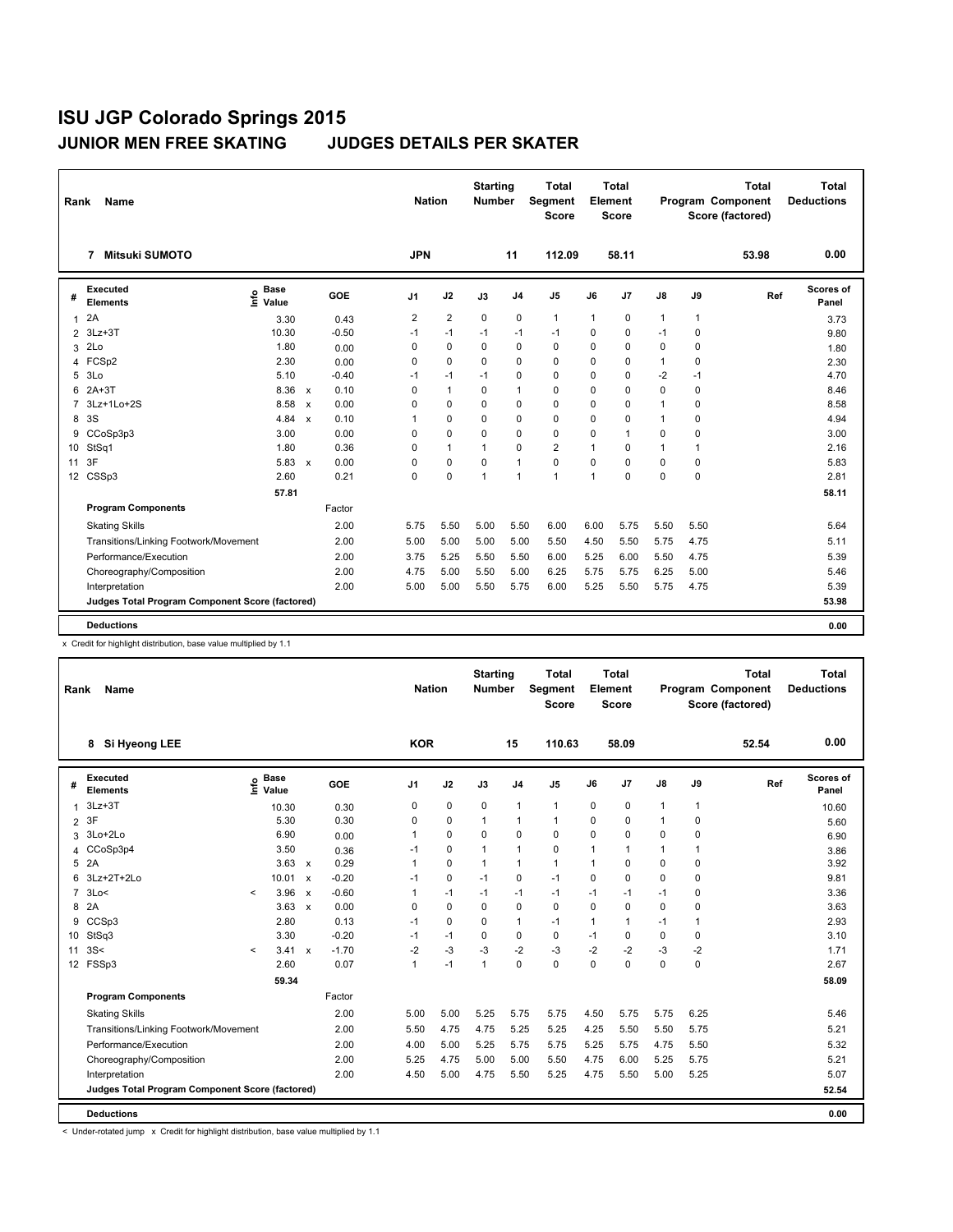| Rank            | <b>Name</b>                                     |    |                      |                           |         |              | <b>Nation</b> | <b>Starting</b><br><b>Number</b> |                | <b>Total</b><br>Segment<br><b>Score</b> |                | <b>Total</b><br>Element<br><b>Score</b> |                |              | <b>Total</b><br>Program Component<br>Score (factored) | Total<br><b>Deductions</b> |
|-----------------|-------------------------------------------------|----|----------------------|---------------------------|---------|--------------|---------------|----------------------------------|----------------|-----------------------------------------|----------------|-----------------------------------------|----------------|--------------|-------------------------------------------------------|----------------------------|
|                 | <b>Nicholas VRDOLJAK</b><br>9                   |    |                      |                           |         | CRO          |               |                                  | 13             | 110.57                                  |                | 59.41                                   |                |              | 51.16                                                 | 0.00                       |
| #               | <b>Executed</b><br><b>Elements</b>              | ۴ô | <b>Base</b><br>Value |                           | GOE     | J1           | J2            | J3                               | J <sub>4</sub> | J5                                      | J6             | J7                                      | J8             | J9           | Ref                                                   | Scores of<br>Panel         |
| $\mathbf{1}$    | 3F                                              |    | 5.30                 |                           | $-0.70$ | $-1$         | $-1$          | $-1$                             | $-1$           | $-1$                                    | $-1$           | $-1$                                    | -2             | 0            |                                                       | 4.60                       |
| 2               | 2A                                              |    | 3.30                 |                           | 0.21    | $\mathbf{1}$ | 1             | $\Omega$                         | $\mathbf 0$    | 0                                       | $\overline{1}$ | 0                                       | $\overline{1}$ | 0            |                                                       | 3.51                       |
| 3               | $3Lz + 2T$                                      |    | 7.30                 |                           | 0.10    | 1            | $\Omega$      | 0                                | $\mathbf 0$    | 0                                       | $\Omega$       | $\mathbf 0$                             | $\mathbf{1}$   | $\mathbf 0$  |                                                       | 7.40                       |
| 4               | CCoSp3p3                                        |    | 3.00                 |                           | 0.36    | 1            | $\mathbf 0$   | $\mathbf{1}$                     | $\mathbf 0$    | 0                                       | $\overline{1}$ | $\overline{1}$                          | $\mathbf{1}$   | 1            |                                                       | 3.36                       |
| 5               | StSq3                                           |    | 3.30                 |                           | 0.36    | 0            | 1             | $\mathbf{1}$                     | $\mathbf 0$    | 1                                       | $\overline{1}$ | 0                                       | $\mathbf{1}$   | $\mathbf{1}$ |                                                       | 3.66                       |
| 6               | $2A+3T$                                         |    | 8.36                 | $\mathbf{x}$              | 0.00    | 0            | 1             | 0                                | $\Omega$       | $\Omega$                                | $\Omega$       | $\mathbf 0$                             | $\mathbf 0$    | $\mathbf 0$  |                                                       | 8.36                       |
| $\overline{7}$  | 3Lo                                             |    | 5.61                 | $\boldsymbol{\mathsf{x}}$ | 0.10    | 1            | $\mathbf{1}$  | 0                                | $\Omega$       | $\Omega$                                | $\Omega$       | $\Omega$                                | $\Omega$       | $\Omega$     |                                                       | 5.71                       |
| 8               | 3Lz                                             |    | 6.60                 | $\boldsymbol{\mathsf{x}}$ | $-0.30$ | $-1$         | $\Omega$      | $-1$                             | $\mathbf 0$    | $-1$                                    | $\Omega$       | 0                                       | $-1$           | $\Omega$     |                                                       | 6.30                       |
| 9               | $3F+2T$                                         |    | 7.26                 | $\boldsymbol{\mathsf{x}}$ | $-1.30$ | $-2$         | $-2$          | $-2$                             | $-2$           | $-2$                                    | $-1$           | $-1$                                    | $-2$           | $-2$         |                                                       | 5.96                       |
| 10 <sup>1</sup> | 3S                                              |    | 4.84                 | $\boldsymbol{\mathsf{x}}$ | 0.00    | 0            | $\mathbf 0$   | 0                                | $\mathbf 0$    | 0                                       | $\Omega$       | $\mathbf 0$                             | 0              | 0            |                                                       | 4.84                       |
| 11              | FCSp3                                           |    | 2.80                 |                           | $-0.09$ | 0            | $\Omega$      | 0                                | $\mathbf 0$    | $-1$                                    | $\Omega$       | $\overline{1}$                          | $-1$           | $-1$         |                                                       | 2.71                       |
| 12 <sup>2</sup> | CSSp4                                           |    | 3.00                 |                           | 0.00    | $\Omega$     | $\mathbf{1}$  | $\Omega$                         | $\Omega$       | $\Omega$                                | 0              | $\Omega$                                | $\Omega$       | $\mathbf 0$  |                                                       | 3.00                       |
|                 |                                                 |    | 60.67                |                           |         |              |               |                                  |                |                                         |                |                                         |                |              |                                                       | 59.41                      |
|                 | <b>Program Components</b>                       |    |                      |                           | Factor  |              |               |                                  |                |                                         |                |                                         |                |              |                                                       |                            |
|                 | <b>Skating Skills</b>                           |    |                      |                           | 2.00    | 5.25         | 5.25          | 5.50                             | 5.25           | 5.50                                    | 5.25           | 5.75                                    | 5.50           | 5.75         |                                                       | 5.43                       |
|                 | Transitions/Linking Footwork/Movement           |    |                      |                           | 2.00    | 5.00         | 4.75          | 4.75                             | 4.75           | 4.75                                    | 4.25           | 5.50                                    | 5.50           | 5.00         |                                                       | 4.93                       |
|                 | Performance/Execution                           |    |                      |                           | 2.00    | 4.00         | 5.00          | 5.25                             | 4.75           | 5.00                                    | 5.25           | 6.00                                    | 5.00           | 5.00         |                                                       | 5.04                       |
|                 | Choreography/Composition                        |    |                      |                           | 2.00    | 4.75         | 4.75          | 5.00                             | 5.00           | 5.50                                    | 5.00           | 5.75                                    | 5.50           | 5.25         |                                                       | 5.14                       |
|                 | Interpretation                                  |    |                      |                           | 2.00    | 4.50         | 5.00          | 5.00                             | 4.75           | 5.00                                    | 5.00           | 5.50                                    | 5.75           | 5.00         |                                                       | 5.04                       |
|                 | Judges Total Program Component Score (factored) |    |                      |                           |         |              |               |                                  |                |                                         |                |                                         |                |              |                                                       | 51.16                      |
|                 | <b>Deductions</b>                               |    |                      |                           |         |              |               |                                  |                |                                         |                |                                         |                |              |                                                       | 0.00                       |
|                 |                                                 |    |                      |                           |         |              |               |                                  |                |                                         |                |                                         |                |              |                                                       |                            |

x Credit for highlight distribution, base value multiplied by 1.1 ! Not clear edge

| Rank            | <b>Name</b>                                     |                                      |               |                   | <b>Nation</b>  |              | <b>Starting</b><br><b>Number</b> |                | <b>Total</b><br>Segment<br><b>Score</b> |          | <b>Total</b><br>Element<br><b>Score</b> |                |                | <b>Total</b><br>Program Component<br>Score (factored) | <b>Total</b><br><b>Deductions</b> |
|-----------------|-------------------------------------------------|--------------------------------------|---------------|-------------------|----------------|--------------|----------------------------------|----------------|-----------------------------------------|----------|-----------------------------------------|----------------|----------------|-------------------------------------------------------|-----------------------------------|
|                 | <b>Antony CHENG</b><br>10                       |                                      |               |                   | CAN            |              |                                  | 10             | 102.50                                  |          | 47.00                                   |                |                | 56.50                                                 | 1.00                              |
| #               | <b>Executed</b><br><b>Elements</b>              | <b>Base</b><br>$\circ$<br>Έ<br>Value |               | GOE               | J <sub>1</sub> | J2           | J3                               | J <sub>4</sub> | J <sub>5</sub>                          | J6       | J7                                      | J8             | J9             | Ref                                                   | <b>Scores of</b><br>Panel         |
| 1               | $3Lz + 2T$                                      | 7.30                                 |               | 0.00              | 0              | 0            | 0                                | 0              | 0                                       | 0        | $\mathbf 0$                             | 0              | 0              |                                                       | 7.30                              |
| $\overline{2}$  | $2A+1T$                                         | 3.70                                 |               | $-0.50$           | $-1$           | $-1$         | $-1$                             | $-1$           | $-1$                                    | $-1$     | 0                                       | -1             | -1             |                                                       | 3.20                              |
| 3               | 3F <                                            | 1.90                                 |               | $-0.90$           | $-3$           | $-3$         | $-3$                             | $-3$           | $-3$                                    | $-3$     | $-3$                                    | $-3$           | $-3$           |                                                       | 1.00                              |
|                 | 4 3Lo                                           | 5.10                                 |               | $-2.10$           | $-3$           | $-3$         | $-3$                             | $-3$           | $-3$                                    | -3       | $-3$                                    | $-3$           | $-3$           |                                                       | 3.00                              |
|                 | 5 FCCoSp3p2                                     | 2.50                                 |               | 0.36              | 1              | $\mathbf{1}$ | $\mathbf{1}$                     | 1              | $\mathbf{1}$                            | 1        | $\mathbf 0$                             | 0              | 0              |                                                       | 2.86                              |
|                 | $6$ $3Lz$                                       |                                      | 6.60 x        | 0.50              | $\mathbf{1}$   | $\mathbf{1}$ | $\mathbf{1}$                     | 1              | $\mathbf{1}$                            | $\Omega$ | $\mathbf 0$                             | $\overline{2}$ | 0              |                                                       | 7.10                              |
|                 | 7 3S                                            |                                      | 4.84 x        | $-0.70$           | $-1$           | $-2$         | $-1$                             | $-1$           | $-1$                                    | $-1$     | $\mathbf 0$                             | $-1$           | $-1$           |                                                       | 4.14                              |
| 8               | 3Lo+1T                                          |                                      | 6.05 x        | $-0.60$           | $-1$           | $-1$         | $-1$                             | $-1$           | $-1$                                    | $\Omega$ | 0                                       | $-1$           | $-1$           |                                                       | 5.45                              |
| 9               | FSSp4                                           | 3.00                                 |               | $-0.04$           | $-1$           | $-1$         | $\mathbf{1}$                     | 0              | $\Omega$                                | $\Omega$ | $\mathbf 0$                             | $\mathbf 0$    | 0              |                                                       | 2.96                              |
| 10 <sup>1</sup> | 2A                                              |                                      | $3.63 \times$ | $-0.36$           | $-1$           | $-1$         | -1                               | 0              | $-1$                                    | 0        | $\mathbf 0$                             | -1             | -1             |                                                       | 3.27                              |
| 11              | StSq3                                           | 3.30                                 |               | 0.71              | $\overline{2}$ | 1            | $\overline{2}$                   | 0              | $\overline{2}$                          |          | $\mathbf{1}$                            | $\mathbf{1}$   | $\overline{2}$ |                                                       | 4.01                              |
|                 | 12 CCoSp2p3                                     | 2.50                                 |               | 0.21              | 0              | 1            | $\Omega$                         | 0              | 0                                       | 1        | $\mathbf 0$                             | $\mathbf 1$    | $\mathbf{1}$   |                                                       | 2.71                              |
|                 |                                                 | 50.42                                |               |                   |                |              |                                  |                |                                         |          |                                         |                |                |                                                       | 47.00                             |
|                 | <b>Program Components</b>                       |                                      |               | Factor            |                |              |                                  |                |                                         |          |                                         |                |                |                                                       |                                   |
|                 | <b>Skating Skills</b>                           |                                      |               | 2.00              | 5.50           | 5.75         | 5.75                             | 6.00           | 5.75                                    | 6.25     | 5.50                                    | 5.25           | 6.00           |                                                       | 5.75                              |
|                 | Transitions/Linking Footwork/Movement           |                                      |               | 2.00              | 5.25           | 5.50         | 5.75                             | 5.25           | 5.50                                    | 5.50     | 5.25                                    | 5.00           | 5.75           |                                                       | 5.43                              |
|                 | Performance/Execution                           |                                      |               | 2.00              | 5.50           | 5.25         | 5.25                             | 5.75           | 5.50                                    | 5.75     | 5.50                                    | 5.00           | 5.50           |                                                       | 5.46                              |
|                 | Choreography/Composition                        |                                      |               | 2.00              | 6.50           | 5.00         | 5.75                             | 5.50           | 6.25                                    | 6.50     | 5.75                                    | 5.00           | 5.75           |                                                       | 5.79                              |
|                 | Interpretation                                  |                                      |               | 2.00              | 6.00           | 5.50         | 6.00                             | 6.00           | 6.00                                    | 6.50     | 5.75                                    | 5.25           | 5.50           |                                                       | 5.82                              |
|                 | Judges Total Program Component Score (factored) |                                      |               |                   |                |              |                                  |                |                                         |          |                                         |                |                |                                                       | 56.50                             |
|                 | <b>Deductions</b>                               |                                      |               | $-1.00$<br>Falls: |                |              |                                  |                |                                         |          |                                         |                |                |                                                       | $-1.00$                           |

<< Downgraded jump x Credit for highlight distribution, base value multiplied by 1.1 ! Not clear edge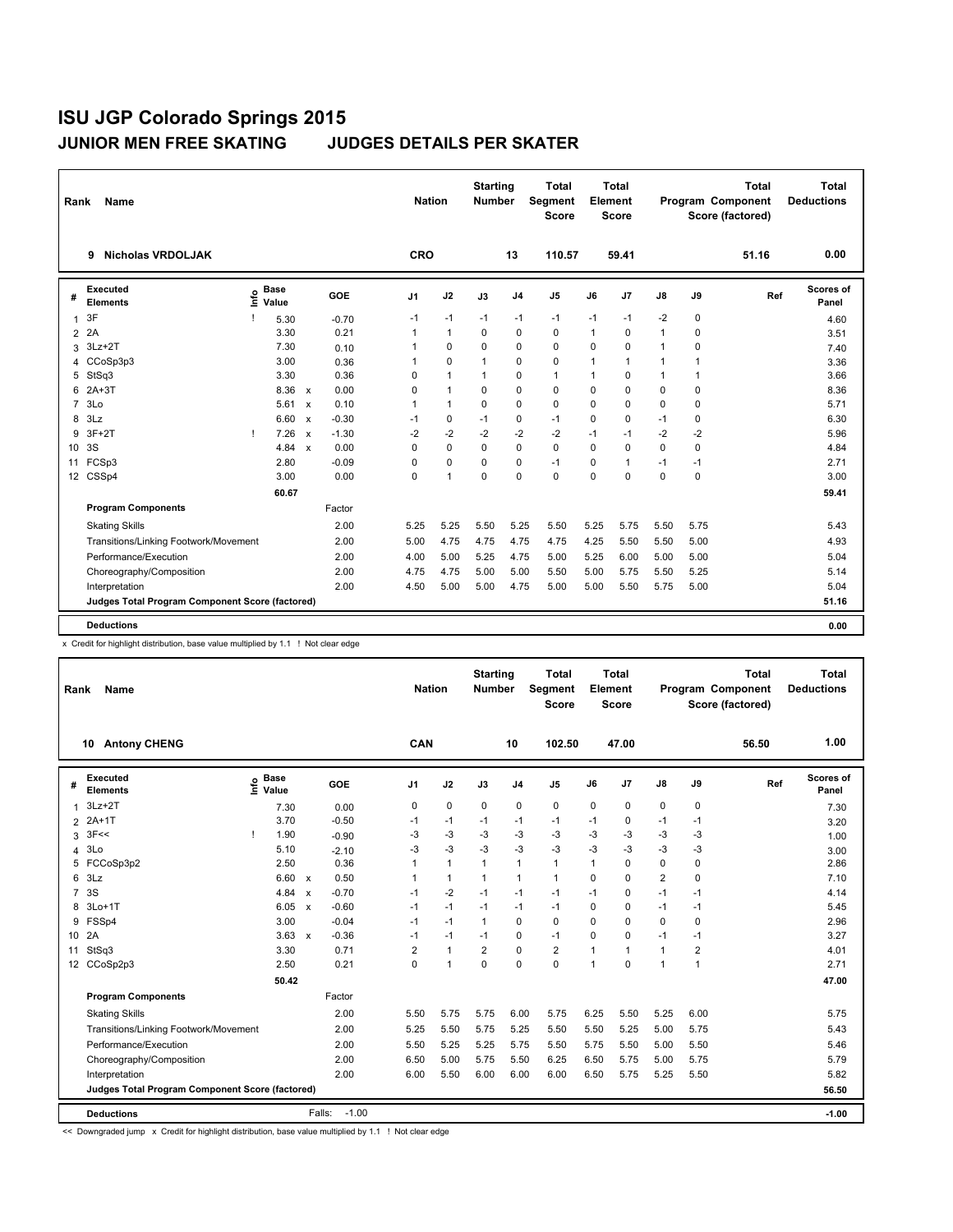| Rank            | <b>Name</b>                                     |         |                                             |                           |                   | <b>Nation</b> |              | <b>Starting</b><br><b>Number</b> |                | <b>Total</b><br>Segment<br><b>Score</b> |                | <b>Total</b><br>Element<br><b>Score</b> |                         |                | <b>Total</b><br>Program Component<br>Score (factored) | <b>Total</b><br><b>Deductions</b> |
|-----------------|-------------------------------------------------|---------|---------------------------------------------|---------------------------|-------------------|---------------|--------------|----------------------------------|----------------|-----------------------------------------|----------------|-----------------------------------------|-------------------------|----------------|-------------------------------------------------------|-----------------------------------|
|                 | <b>Anthony BOUCHER</b><br>11                    |         |                                             |                           |                   | <b>USA</b>    |              |                                  | 17             | 102.01                                  |                | 47.67                                   |                         |                | 55.34                                                 | 1.00                              |
| #               | <b>Executed</b><br><b>Elements</b>              |         | <b>Base</b><br>e <sup>Base</sup><br>⊆ Value |                           | GOE               | J1            | J2           | J3                               | J <sub>4</sub> | J <sub>5</sub>                          | J6             | J <sub>7</sub>                          | $\mathsf{J}8$           | J9             | Ref                                                   | Scores of<br>Panel                |
| $\mathbf{1}$    | 2A+1Lo+3S                                       |         | 8.20                                        |                           | 0.00              | 0             | 0            | $\Omega$                         | $\mathbf 0$    | 0                                       | $\Omega$       | 0                                       | 0                       | 0              |                                                       | 8.20                              |
| $\overline{2}$  | $3Lz+2T$                                        |         | 7.30                                        |                           | 0.40              | 1             | $\mathbf{1}$ | 1                                | $\mathbf 0$    | 0                                       | $\Omega$       | 0                                       | $\overline{1}$          | $\mathbf{1}$   |                                                       | 7.70                              |
| 3               | $3F+2T$                                         |         | 6.60                                        |                           | 0.00              | 0             | 0            | 0                                | $\mathbf 0$    | 0                                       | 0              | $\pmb{0}$                               | $\mathbf{1}$            | 0              |                                                       | 6.60                              |
| 4               | CCoSp3p3                                        |         | 3.00                                        |                           | 0.64              | 0             | 1            | $\mathbf{1}$                     | $\overline{2}$ | $\mathbf{1}$                            | $\overline{1}$ | $\overline{1}$                          | $\overline{\mathbf{c}}$ | $\overline{2}$ |                                                       | 3.64                              |
| 5               | 3F                                              | J.      | 5.30                                        |                           | $-2.10$           | -3            | -3           | -3                               | $-3$           | $-3$                                    | $-3$           | -3                                      | $-3$                    | -3             |                                                       | 3.20                              |
| 6               | FCCoSp3p3                                       |         | 3.00                                        |                           | 0.29              | 1             | 0            | $\mathbf{1}$                     | $\mathbf{1}$   | 0                                       | $-1$           | 0                                       | $\mathbf{1}$            | $\mathbf{1}$   |                                                       | 3.29                              |
| $\overline{7}$  | 2Lz                                             |         | 2.31                                        | $\boldsymbol{\mathsf{x}}$ | 0.04              | 0             | $\Omega$     | 0                                | $\mathbf 0$    | 0                                       | $\Omega$       | 0                                       | $\mathbf{1}$            | $\mathbf{1}$   |                                                       | 2.35                              |
| 8               | 3T<                                             | $\prec$ | 3.30                                        | $\boldsymbol{\mathsf{x}}$ | $-1.90$           | -3            | -3           | $-3$                             | $-2$           | $-3$                                    | $-2$           | $-3$                                    | $-3$                    | $-2$           |                                                       | 1.40                              |
| 9               | 3Lo                                             |         | 5.61                                        | $\boldsymbol{\mathsf{x}}$ | $-0.80$           | $-1$          | $-1$         | $-2$                             | $-1$           | $-1$                                    | $-1$           | $-1$                                    | $-2$                    | $-1$           |                                                       | 4.81                              |
| 10 <sup>°</sup> | 1A                                              |         | 1.21                                        | $\boldsymbol{\mathsf{x}}$ | 0.00              | $\Omega$      | $\Omega$     | $-1$                             | $\Omega$       | $\Omega$                                | $\Omega$       | $\Omega$                                | $\mathbf{1}$            | $\mathbf 0$    |                                                       | 1.21                              |
| 11              | StSq2                                           |         | 2.60                                        |                           | 0.00              | -1            | $-1$         | 1                                | $\mathbf 0$    | $\Omega$                                | $\Omega$       | $\mathbf 0$                             | $\mathbf{1}$            | $\mathbf 0$    |                                                       | 2.60                              |
| 12              | CSSp3                                           |         | 2.60                                        |                           | 0.07              | 0             | $\Omega$     | 0                                | 1              | $\Omega$                                | $\Omega$       | $\Omega$                                | $\overline{1}$          | $\Omega$       |                                                       | 2.67                              |
|                 |                                                 |         | 51.03                                       |                           |                   |               |              |                                  |                |                                         |                |                                         |                         |                |                                                       | 47.67                             |
|                 | <b>Program Components</b>                       |         |                                             |                           | Factor            |               |              |                                  |                |                                         |                |                                         |                         |                |                                                       |                                   |
|                 | <b>Skating Skills</b>                           |         |                                             |                           | 2.00              | 5.50          | 5.75         | 5.50                             | 6.75           | 5.50                                    | 6.25           | 6.50                                    | 6.25                    | 6.00           |                                                       | 5.96                              |
|                 | Transitions/Linking Footwork/Movement           |         |                                             |                           | 2.00              | 4.00          | 5.25         | 4.75                             | 6.00           | 5.00                                    | 5.25           | 6.00                                    | 4.50                    | 5.75           |                                                       | 5.21                              |
|                 | Performance/Execution                           |         |                                             |                           | 2.00              | 4.75          | 5.00         | 5.50                             | 6.50           | 5.25                                    | 5.75           | 6.25                                    | 6.00                    | 5.50           |                                                       | 5.61                              |
|                 | Choreography/Composition                        |         |                                             |                           | 2.00              | 4.25          | 5.25         | 5.50                             | 6.50           | 5.50                                    | 5.50           | 6.25                                    | 4.75                    | 5.75           |                                                       | 5.50                              |
|                 | Interpretation                                  |         |                                             |                           | 2.00              | 4.50          | 5.00         | 5.25                             | 6.25           | 5.50                                    | 5.00           | 6.00                                    | 5.50                    | 5.50           |                                                       | 5.39                              |
|                 | Judges Total Program Component Score (factored) |         |                                             |                           |                   |               |              |                                  |                |                                         |                |                                         |                         |                |                                                       | 55.34                             |
|                 | <b>Deductions</b>                               |         |                                             |                           | $-1.00$<br>Falls: |               |              |                                  |                |                                         |                |                                         |                         |                |                                                       | $-1.00$                           |

< Under-rotated jump x Credit for highlight distribution, base value multiplied by 1.1 ! Not clear edge

| Rank            | <b>Name</b>                                     |              |                      |         |                | <b>Nation</b> | <b>Starting</b><br><b>Number</b> |                | <b>Total</b><br>Segment<br><b>Score</b> |              | Total<br>Element<br><b>Score</b> |              |              | <b>Total</b><br>Program Component<br>Score (factored) | Total<br><b>Deductions</b> |
|-----------------|-------------------------------------------------|--------------|----------------------|---------|----------------|---------------|----------------------------------|----------------|-----------------------------------------|--------------|----------------------------------|--------------|--------------|-------------------------------------------------------|----------------------------|
|                 | <b>Artem TSOGLIN</b><br>12                      |              |                      |         | <b>ISR</b>     |               |                                  | 9              | 99.75                                   |              | 51.39                            |              |              | 48.36                                                 | 0.00                       |
| #               | <b>Executed</b><br><b>Elements</b>              | $\circ$<br>Ĕ | <b>Base</b><br>Value | GOE     | J <sub>1</sub> | J2            | J3                               | J <sub>4</sub> | J <sub>5</sub>                          | J6           | J <sub>7</sub>                   | J8           | J9           | Ref                                                   | Scores of<br>Panel         |
| 1               | $3Lz + 2T$                                      |              | 7.30                 | 0.20    | -1             | 0             | 0                                | 0              | 0                                       | $\Omega$     | 0                                | $\mathbf{1}$ | $\mathbf{1}$ |                                                       | 7.50                       |
| $\overline{2}$  | $3F+2T$                                         |              | 6.60                 | $-0.20$ | $-1$           | 0             | 0                                | $-1$           | $-1$                                    | $\Omega$     | 0                                | 0            | 0            |                                                       | 6.40                       |
| 3               | 3Lo                                             |              | 5.10                 | $-1.40$ | $-2$           | $-2$          | $-2$                             | $-2$           | $-2$                                    | $-1$         | $-2$                             | $-2$         | $-2$         |                                                       | 3.70                       |
|                 | 4 FCSSp3                                        |              | 2.60                 | 0.29    | 0              | $\mathbf{1}$  | 0                                | 1              | 0                                       | $\mathbf{1}$ | $\mathbf{1}$                     | 0            | $\mathbf{1}$ |                                                       | 2.89                       |
| 5               | 3S                                              |              | 4.40                 | 0.00    | 0              | 0             | 0                                | 0              | 0                                       | 0            | 0                                | 0            | 0            |                                                       | 4.40                       |
| 6               | 3Lz                                             |              | 6.00                 | $-0.40$ | $-1$           | $-1$          | $-1$                             | $-1$           | 0                                       | $\Omega$     | $\Omega$                         | 0            | $-1$         |                                                       | 5.60                       |
|                 | $7.3T+3T5$                                      | $\checkmark$ | 8.03 x               | $-0.70$ | $-1$           | $-1$          | $-1$                             | $-1$           | $-1$                                    | $-1$         | $-1$                             | $-2$         | $-1$         |                                                       | 7.33                       |
|                 | 8 FCCoSp2p1                                     |              | 1.70                 | $-0.04$ | 0              | $\Omega$      | 0                                | 0              | $-2$                                    | $\Omega$     | $\mathbf 0$                      | $-1$         | 0            |                                                       | 1.66                       |
| 9               | 2A                                              |              | $3.63 \times$        | 0.00    | 0              | 0             | 0                                | 0              | 0                                       | 0            | 0                                | 0            | $\mathbf 0$  |                                                       | 3.63                       |
| 10 <sup>°</sup> | StSq1                                           |              | 1.80                 | 0.14    | 1              | 0             | 0                                | 0              | 0                                       | $\Omega$     | 0                                | $\mathbf{1}$ | $\mathbf{1}$ |                                                       | 1.94                       |
| 11 2A           |                                                 |              | $3.63 \times$        | 0.00    | 0              | 0             | $\Omega$                         | 0              | 0                                       | $\Omega$     | $\mathbf 0$                      | 0            | $\mathbf 0$  |                                                       | 3.63                       |
|                 | 12 CCoSp3p2                                     |              | 2.50                 | 0.21    | 0              | 0             | 1                                | 1              | 0                                       | $\Omega$     | $\overline{1}$                   | 1            | $\mathbf 0$  |                                                       | 2.71                       |
|                 |                                                 |              | 53.29                |         |                |               |                                  |                |                                         |              |                                  |              |              |                                                       | 51.39                      |
|                 | <b>Program Components</b>                       |              |                      | Factor  |                |               |                                  |                |                                         |              |                                  |              |              |                                                       |                            |
|                 | <b>Skating Skills</b>                           |              |                      | 2.00    | 4.75           | 5.25          | 5.00                             | 5.50           | 5.25                                    | 5.50         | 5.50                             | 5.25         | 5.00         |                                                       | 5.25                       |
|                 | Transitions/Linking Footwork/Movement           |              |                      | 2.00    | 3.75           | 4.50          | 4.75                             | 4.50           | 4.25                                    | 4.75         | 5.00                             | 4.50         | 4.25         |                                                       | 4.50                       |
|                 | Performance/Execution                           |              |                      | 2.00    | 4.00           | 4.75          | 4.75                             | 5.00           | 4.75                                    | 5.50         | 5.50                             | 5.00         | 4.75         |                                                       | 4.93                       |
|                 | Choreography/Composition                        |              |                      | 2.00    | 4.25           | 4.50          | 5.00                             | 5.50           | 4.25                                    | 5.25         | 5.50                             | 4.50         | 5.00         |                                                       | 4.86                       |
|                 | Interpretation                                  |              |                      | 2.00    | 4.25           | 4.25          | 4.50                             | 5.00           | 4.50                                    | 4.75         | 5.25                             | 5.00         | 4.50         |                                                       | 4.64                       |
|                 | Judges Total Program Component Score (factored) |              |                      |         |                |               |                                  |                |                                         |              |                                  |              |              |                                                       | 48.36                      |
|                 | <b>Deductions</b>                               |              |                      |         |                |               |                                  |                |                                         |              |                                  |              |              |                                                       | 0.00                       |

< Under-rotated jump x Credit for highlight distribution, base value multiplied by 1.1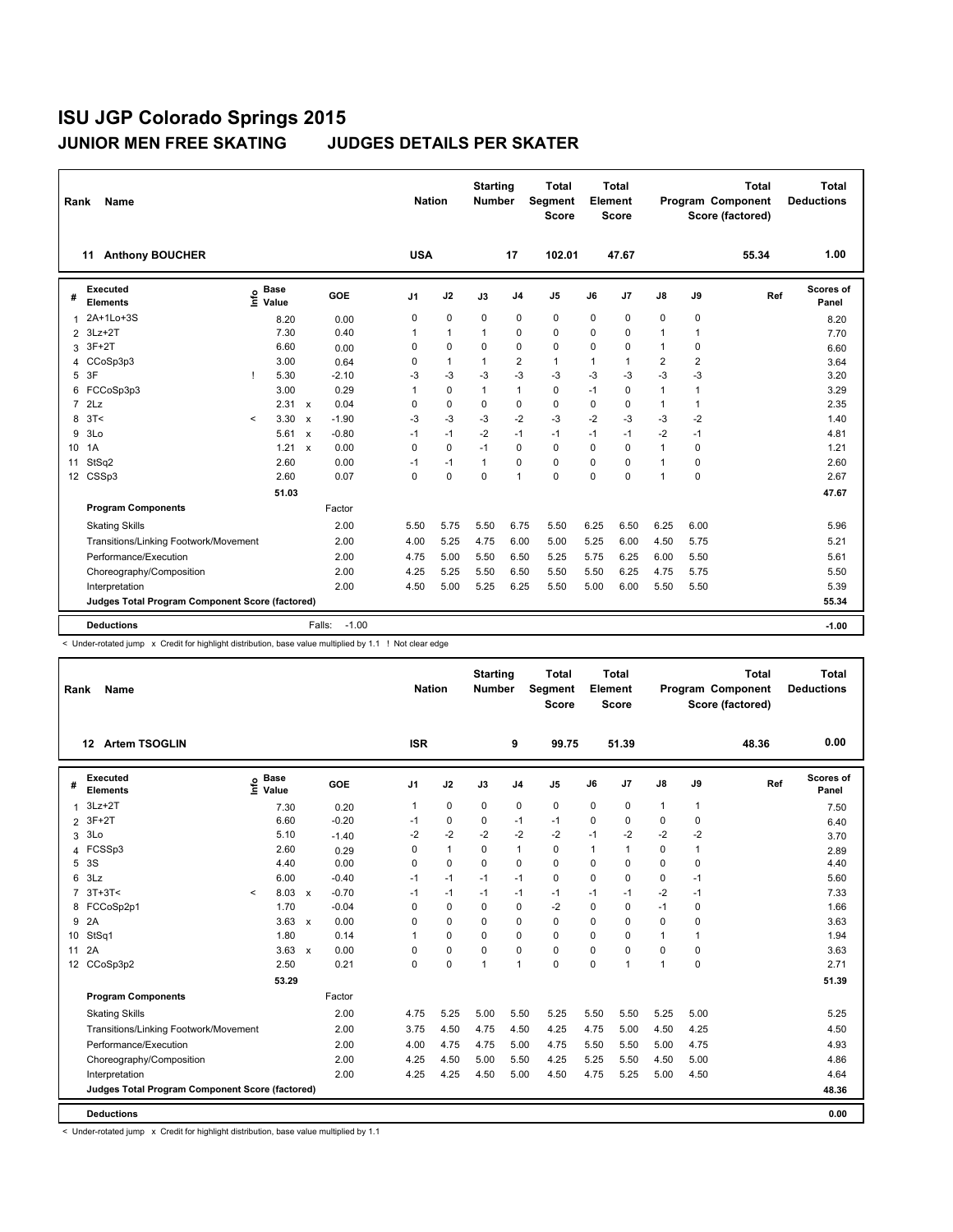| Rank            | <b>Name</b>                                            |      |                      |              |         | <b>Nation</b>  |              | <b>Starting</b><br><b>Number</b> |                | <b>Total</b><br>Segment<br><b>Score</b> |          | <b>Total</b><br>Element<br><b>Score</b> |               |                | <b>Total</b><br>Program Component<br>Score (factored) | Total<br><b>Deductions</b> |
|-----------------|--------------------------------------------------------|------|----------------------|--------------|---------|----------------|--------------|----------------------------------|----------------|-----------------------------------------|----------|-----------------------------------------|---------------|----------------|-------------------------------------------------------|----------------------------|
|                 | <b>Hugh BRABYN-JONES</b><br>13                         |      |                      |              |         | <b>GBR</b>     |              |                                  | 12             | 95.71                                   |          | 44.65                                   |               |                | 53.06                                                 | 2.00                       |
| #               | <b>Executed</b><br><b>Elements</b>                     | lnfo | <b>Base</b><br>Value |              | GOE     | J1             | J2           | J3                               | J <sub>4</sub> | J5                                      | J6       | J <sub>7</sub>                          | $\mathsf{J}8$ | J9             | Ref                                                   | Scores of<br>Panel         |
| $\mathbf{1}$    | 3Lo                                                    |      | 5.10                 |              | $-0.40$ | 0              | $-1$         | 0                                | $-1$           | $-1$                                    | 0        | $\pmb{0}$                               | $-1$          | -1             |                                                       | 4.70                       |
| 2               | 3T+2T+2Lo                                              |      | 7.40                 |              | 0.10    | 0              | $\mathbf 0$  | $\mathbf{1}$                     | 0              | 0                                       | $\Omega$ | $\mathbf 0$                             | $\mathbf{1}$  | 0              |                                                       | 7.50                       |
| 3               | 3Lo+REP                                                |      | 3.57                 |              | $-2.10$ | $-3$           | $-3$         | $-3$                             | $-3$           | $-3$                                    | $-3$     | $-3$                                    | $-3$          | $-3$           |                                                       | 1.47                       |
| 4               | CCSp4                                                  |      | 3.20                 |              | 0.57    | $\overline{1}$ | 1            | 2                                | $\mathbf{1}$   | $\mathbf{1}$                            | $\Omega$ | $\mathbf{1}$                            | 1             | $\overline{2}$ |                                                       | 3.77                       |
| 5               | 3S                                                     |      | 4.40                 |              | $-1.00$ | $-2$           | $-1$         | $-1$                             | $-2$           | $-1$                                    | $-1$     | $-1$                                    | $-2$          | $-2$           |                                                       | 3.40                       |
| 6               | 3F<                                                    |      | 3.70                 |              | $-2.10$ | $-3$           | $-3$         | $-3$                             | $-3$           | $-3$                                    | $-3$     | $-3$                                    | $-3$          | $-3$           |                                                       | 1.60                       |
| $\overline{7}$  | FSSp4                                                  |      | 3.00                 |              | 0.14    | $\overline{1}$ | $\mathbf{1}$ | 1                                | $\Omega$       | $\Omega$                                | $\Omega$ | $\Omega$                                | $\Omega$      | $\Omega$       |                                                       | 3.14                       |
| 8               | 2A                                                     |      | 3.63                 | $\mathbf{x}$ | 0.14    | 0              | $\mathbf{1}$ | $\mathbf{1}$                     | 0              | 0                                       | $\Omega$ | 0                                       | 1             | $\Omega$       |                                                       | 3.77                       |
| 9               | 3T                                                     |      | 4.73                 | $\mathsf{x}$ | 0.20    |                | $\mathbf 0$  | 1                                | 0              | 0                                       | 0        | $\mathbf 0$                             | $\mathbf{1}$  | 0              |                                                       | 4.93                       |
| 10              | StSq2                                                  |      | 2.60                 |              | 0.43    | 2              | $\mathbf{1}$ | $\overline{2}$                   | 0              | $\mathbf{1}$                            | $\Omega$ | 0                                       | $\mathbf{1}$  | $\mathbf{1}$   |                                                       | 3.03                       |
| 11              | 2A                                                     |      | 3.63                 | $\mathbf{x}$ | 0.07    | 0              | 0            | $\mathbf{1}$                     | $\Omega$       | 0                                       | $\Omega$ | $\mathbf 0$                             | 1             | $\Omega$       |                                                       | 3.70                       |
| 12 <sup>°</sup> | CCoSp3p4                                               |      | 3.50                 |              | 0.14    | $\Omega$       | $\Omega$     | $\overline{1}$                   | $\Omega$       | 0                                       | $\Omega$ | $\Omega$                                | 1             | $\mathbf{1}$   |                                                       | 3.64                       |
|                 |                                                        |      | 48.46                |              |         |                |              |                                  |                |                                         |          |                                         |               |                |                                                       | 44.65                      |
|                 | <b>Program Components</b>                              |      |                      |              | Factor  |                |              |                                  |                |                                         |          |                                         |               |                |                                                       |                            |
|                 | <b>Skating Skills</b>                                  |      |                      |              | 2.00    | 5.25           | 5.00         | 5.75                             | 5.00           | 5.50                                    | 6.25     | 6.00                                    | 5.50          | 5.50           |                                                       | 5.50                       |
|                 | Transitions/Linking Footwork/Movement                  |      |                      |              | 2.00    | 4.50           | 5.00         | 5.25                             | 4.50           | 5.00                                    | 5.50     | 5.75                                    | 4.75          | 4.75           |                                                       | 4.96                       |
|                 | Performance/Execution                                  |      |                      |              | 2.00    | 5.00           | 5.50         | 5.75                             | 4.75           | 5.50                                    | 5.75     | 5.50                                    | 5.25          | 5.00           |                                                       | 5.36                       |
|                 | Choreography/Composition                               |      |                      |              | 2.00    | 3.75           | 5.25         | 5.75                             | 4.50           | 5.25                                    | 6.25     | 5.75                                    | 4.25          | 5.25           |                                                       | 5.14                       |
|                 | Interpretation                                         |      |                      |              | 2.00    | 5.50           | 5.50         | 5.75                             | 5.00           | 5.75                                    | 5.75     | 6.00                                    | 5.50          | 5.25           |                                                       | 5.57                       |
|                 | <b>Judges Total Program Component Score (factored)</b> |      |                      |              |         |                |              |                                  |                |                                         |          |                                         |               |                |                                                       | 53.06                      |
|                 | <b>Deductions</b>                                      |      |                      | Falls:       | $-2.00$ |                |              |                                  |                |                                         |          |                                         |               |                |                                                       | $-2.00$                    |

< Under-rotated jump x Credit for highlight distribution, base value multiplied by 1.1 ! Not clear edge REP Jump repetition

| Rank           | <b>Name</b>                                     |                              |              |         |                | <b>Nation</b> | <b>Starting</b><br><b>Number</b> |                | <b>Total</b><br>Segment<br><b>Score</b> |      | <b>Total</b><br>Element<br><b>Score</b> |              |              | <b>Total</b><br>Program Component<br>Score (factored) | <b>Total</b><br><b>Deductions</b> |
|----------------|-------------------------------------------------|------------------------------|--------------|---------|----------------|---------------|----------------------------------|----------------|-----------------------------------------|------|-----------------------------------------|--------------|--------------|-------------------------------------------------------|-----------------------------------|
|                | <b>Larry LOUPOLOVER</b><br>14                   |                              |              |         | <b>AZE</b>     |               |                                  | 7              | 92.50                                   |      | 50.86                                   |              |              | 41.64                                                 | 0.00                              |
| #              | <b>Executed</b><br><b>Elements</b>              | <b>Base</b><br>lnfo<br>Value |              | GOE     | J <sub>1</sub> | J2            | J3                               | J <sub>4</sub> | J <sub>5</sub>                          | J6   | J7                                      | J8           | J9           | Ref                                                   | Scores of<br>Panel                |
| $\mathbf{1}$   | 3Lz                                             | 6.00                         |              | 0.60    | 1              | 0             | $\mathbf{1}$                     | $\mathbf{1}$   | 1                                       | $-1$ | $\mathbf{1}$                            | $\mathbf{1}$ | 2            |                                                       | 6.60                              |
| $\overline{2}$ | 3F                                              | 5.30                         |              | $-1.40$ | $-2$           | $-3$          | $-2$                             | $-2$           | $-2$                                    | $-2$ | $-2$                                    | $-2$         | $-2$         |                                                       | 3.90                              |
| 3              | FSSp3                                           | 2.60                         |              | 0.00    | 0              | 0             | $-1$                             | 0              | $\mathbf 0$                             | 0    | $\mathbf 0$                             | 0            | 0            |                                                       | 2.60                              |
| 4              | CCSp2                                           | 2.30                         |              | 0.14    |                | 0             | $\Omega$                         | 0              | 0                                       | 0    | $\overline{1}$                          | 0            | 1            |                                                       | 2.44                              |
| 5              | 3S                                              | 4.40                         |              | 0.00    | 0              | 0             | $\Omega$                         | 0              | $\Omega$                                | 0    | $\mathbf 0$                             | 0            | $\mathbf{1}$ |                                                       | 4.40                              |
| 6              | 1A                                              | $1.21 \times$                |              | 0.00    | 0              | 0             | $\Omega$                         | 0              | $\Omega$                                | 0    | $\Omega$                                | $\Omega$     | 0            |                                                       | 1.21                              |
| $\overline{7}$ | $3Lz + 2T$                                      | 8.03 x                       |              | 0.00    | 0              | 0             | $\Omega$                         | $\Omega$       | $\Omega$                                | 0    | $\Omega$                                | 0            | $\Omega$     |                                                       | 8.03                              |
| 8              | 3Lo                                             | $5.61 \times$                |              | 0.00    | 0              | 0             | $\Omega$                         | 0              | 0                                       | 0    | $\mathbf 0$                             | 0            | 0            |                                                       | 5.61                              |
| 9              | $3F+2T$                                         | 7.26                         | $\mathbf{x}$ | $-0.60$ | $-2$           | $-1$          | $-1$                             | $-1$           | $-1$                                    | 0    | 0                                       | $-1$         | $-1$         |                                                       | 6.66                              |
|                | 10 2A+1Lo+2S                                    | 5.61 x                       |              | $-0.07$ | $-1$           | 0             | $\Omega$                         | 0              | $-1$                                    | 0    | $\Omega$                                | 0            | $\Omega$     |                                                       | 5.54                              |
|                | 11 StSqB                                        | 1.50                         |              | $-0.13$ | $-2$           | $-1$          | $-1$                             | 0              | 0                                       | $-1$ | $\mathbf 0$                             | 0            | 0            |                                                       | 1.37                              |
|                | 12 CCoSp3p2                                     | 2.50                         |              | 0.00    | 0              | 0             | $\Omega$                         | $\Omega$       | 0                                       | 0    | 1                                       | 0            | 0            |                                                       | 2.50                              |
|                |                                                 | 52.32                        |              |         |                |               |                                  |                |                                         |      |                                         |              |              |                                                       | 50.86                             |
|                | <b>Program Components</b>                       |                              |              | Factor  |                |               |                                  |                |                                         |      |                                         |              |              |                                                       |                                   |
|                | <b>Skating Skills</b>                           |                              |              | 2.00    | 4.75           | 4.25          | 4.75                             | 4.75           | 4.50                                    | 5.25 | 5.50                                    | 4.50         | 5.00         |                                                       | 4.79                              |
|                | Transitions/Linking Footwork/Movement           |                              |              | 2.00    | 4.00           | 3.25          | 3.75                             | 3.50           | 3.75                                    | 4.00 | 5.00                                    | 3.50         | 3.50         |                                                       | 3.71                              |
|                | Performance/Execution                           |                              |              | 2.00    | 3.75           | 3.75          | 4.50                             | 4.00           | 4.00                                    | 4.50 | 5.25                                    | 4.25         | 4.50         |                                                       | 4.21                              |
|                | Choreography/Composition                        |                              |              | 2.00    | 3.25           | 3.50          | 4.00                             | 3.75           | 4.25                                    | 4.50 | 5.50                                    | 3.75         | 4.25         |                                                       | 4.00                              |
|                | Interpretation                                  |                              |              | 2.00    | 4.00           | 3.50          | 4.00                             | 4.25           | 3.50                                    | 4.50 | 5.50                                    | 4.00         | 4.50         |                                                       | 4.11                              |
|                | Judges Total Program Component Score (factored) |                              |              |         |                |               |                                  |                |                                         |      |                                         |              |              |                                                       | 41.64                             |
|                | <b>Deductions</b>                               |                              |              |         |                |               |                                  |                |                                         |      |                                         |              |              |                                                       | 0.00                              |

x Credit for highlight distribution, base value multiplied by 1.1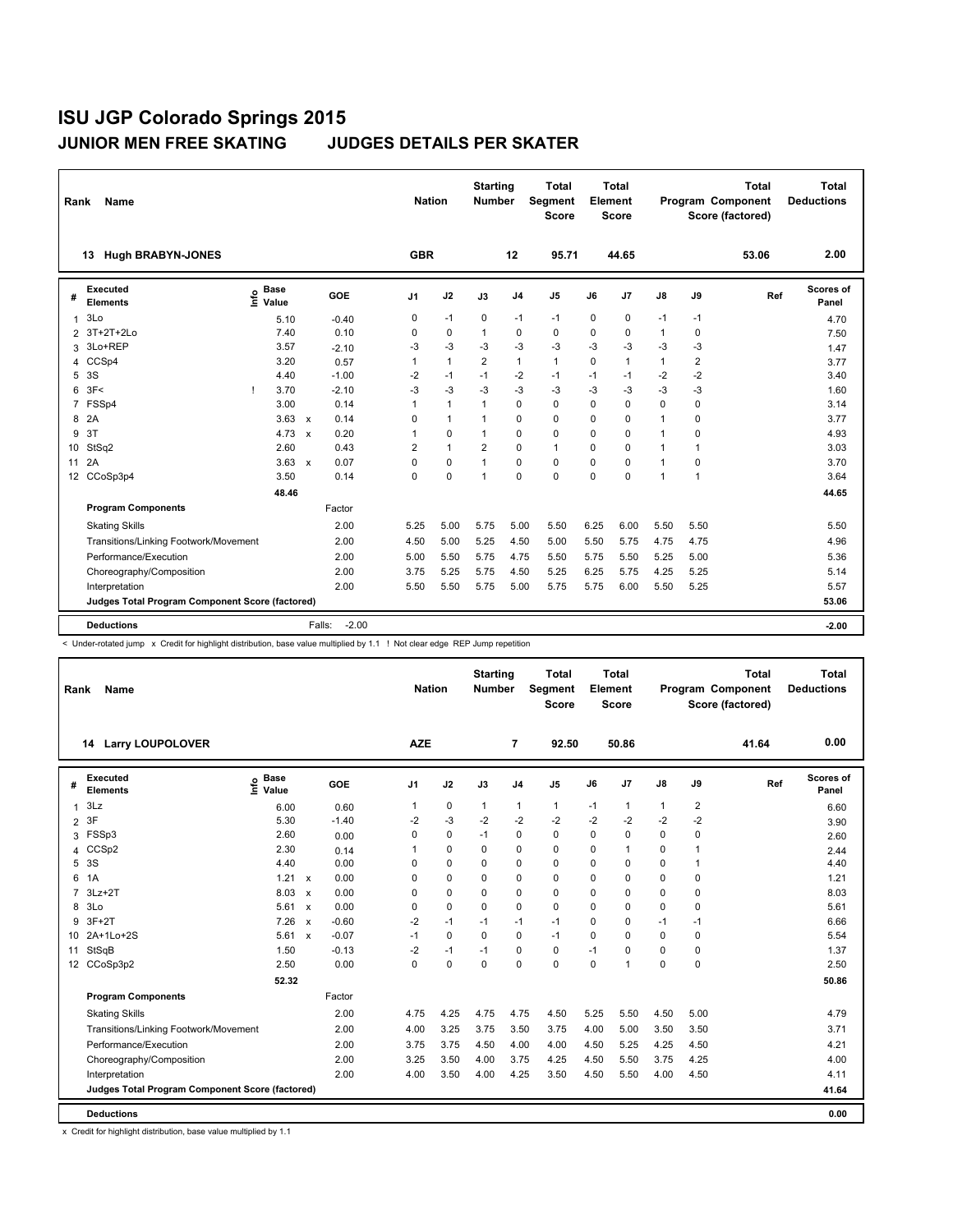| Rank            | <b>Name</b>                                                                        |         |                      |              |         | <b>Nation</b>        |                | <b>Starting</b><br><b>Number</b> |                          | <b>Total</b><br><b>Segment</b><br><b>Score</b> |          | <b>Total</b><br>Element<br>Score |               |                | <b>Total</b><br>Program Component<br>Score (factored) | <b>Total</b><br><b>Deductions</b> |
|-----------------|------------------------------------------------------------------------------------|---------|----------------------|--------------|---------|----------------------|----------------|----------------------------------|--------------------------|------------------------------------------------|----------|----------------------------------|---------------|----------------|-------------------------------------------------------|-----------------------------------|
|                 | Rungi LIU<br>15                                                                    |         |                      |              |         | CHN                  |                |                                  | 16                       | 89.43                                          |          | 40.87                            |               |                | 49.56                                                 | 1.00                              |
| #               | <b>Executed</b><br><b>Elements</b>                                                 | ۴ô      | <b>Base</b><br>Value |              | GOE     | J1                   | J2             | J3                               | J <sub>4</sub>           | J5                                             | J6       | J <sub>7</sub>                   | $\mathsf{J}8$ | J9             | Ref                                                   | <b>Scores of</b><br>Panel         |
| $\mathbf{1}$    | 3F                                                                                 |         | 5.30                 |              | $-1.30$ | $-2$                 | $-2$           | $-2$                             | $-2$                     | $-2$                                           | $-1$     | $-2$                             | -1            | -2             |                                                       | 4.00                              |
| 2               | 1A                                                                                 |         | 1.10                 |              | 0.03    | $\mathbf{1}$         | $\Omega$       | $\Omega$                         | $\mathbf 0$              | $\Omega$                                       | $\Omega$ | $\mathbf 0$                      | 0             | $\mathbf{1}$   |                                                       | 1.13                              |
| 3               | <b>USp</b>                                                                         |         | 0.00                 |              | 0.00    |                      | $\overline{a}$ |                                  | $\overline{\phantom{a}}$ | $\sim$                                         |          |                                  | ÷,            |                |                                                       | 0.00                              |
| 4               | SSp1*                                                                              | $\star$ | 0.00                 |              | 0.00    |                      |                |                                  | $\overline{\phantom{a}}$ |                                                |          |                                  | ÷,            |                |                                                       | 0.00                              |
| 5               | 1F                                                                                 |         | 0.50                 |              | $-0.29$ | -3                   | -3             | -3                               | -3                       | $-2$                                           | $-1$     | -3                               | -3            | -3             |                                                       | 0.21                              |
| 6               | StSq1                                                                              |         | 1.80                 |              | 0.14    | 1                    | $\mathbf 0$    | 0                                | $\mathbf 0$              | $-1$                                           | 0        | 0                                | $\mathbf{1}$  | $\overline{1}$ |                                                       | 1.94                              |
| $\overline{7}$  | 3Lz+2T+1Lo                                                                         |         | 8.58                 | $\mathsf{x}$ | 0.00    | $\blacktriangleleft$ | $\Omega$       | $\Omega$                         | $\mathbf 0$              | $\Omega$                                       | 0        | $\mathbf 0$                      | 0             | $\mathbf 0$    |                                                       | 8.58                              |
| 8               | 3Lz                                                                                |         | 6.60                 | $\mathsf{x}$ | 0.00    | 0                    | $\mathbf 0$    | 0                                | $\mathbf 0$              | 0                                              | 0        | 0                                | 1             | 0              |                                                       | 6.60                              |
| 9               | FCSp3                                                                              |         | 2.80                 |              | 0.10    | $-1$                 | 0              | 1                                | 0                        | $-1$                                           | 1        | 0                                | $\mathbf{1}$  | 0              |                                                       | 2.90                              |
|                 | 10 3Lo                                                                             |         | 5.61                 | $\mathsf{x}$ | 0.40    | 1                    | $\mathbf{1}$   | 1                                | $\Omega$                 | $\Omega$                                       | 0        | $\Omega$                         | 1             | 1              |                                                       | 6.01                              |
| 11              | 3S                                                                                 |         | 4.84                 | $\mathsf{x}$ | 0.10    | $\mathbf{1}$         | $\mathbf 0$    | $\mathbf 0$                      | $\mathbf 0$              | 0                                              | 0        | $\mathbf 0$                      | 1             | $\mathbf 0$    |                                                       | 4.94                              |
| 12 <sup>2</sup> | $2A+2T$                                                                            |         | 5.06                 | $\mathsf{x}$ | $-0.50$ | $-1$                 | $-1$           | $-1$                             | $-1$                     | $-1$                                           | $-1$     | $-1$                             | $-1$          | $-1$           |                                                       | 4.56                              |
|                 | 13 CCoSp2p3*                                                                       | $\star$ | 0.00                 |              | 0.00    |                      |                |                                  |                          |                                                |          |                                  |               |                |                                                       | 0.00                              |
|                 |                                                                                    |         | 42.19                |              |         |                      |                |                                  |                          |                                                |          |                                  |               |                |                                                       | 40.87                             |
|                 | <b>Program Components</b>                                                          |         |                      |              | Factor  |                      |                |                                  |                          |                                                |          |                                  |               |                |                                                       |                                   |
|                 | <b>Skating Skills</b>                                                              |         |                      |              | 2.00    | 6.00                 | 5.00           | 5.00                             | 5.25                     | 5.50                                           | 5.50     | 5.50                             | 5.25          | 6.00           |                                                       | 5.43                              |
|                 | Transitions/Linking Footwork/Movement                                              |         |                      |              | 2.00    | 4.25                 | 4.75           | 4.00                             | 4.00                     | 4.75                                           | 5.25     | 5.00                             | 5.00          | 5.25           |                                                       | 4.71                              |
|                 | Performance/Execution                                                              |         |                      |              | 2.00    | 5.00                 | 4.75           | 4.50                             | 4.50                     | 5.25                                           | 5.00     | 5.25                             | 3.75          | 5.00           |                                                       | 4.86                              |
|                 | Choreography/Composition                                                           |         |                      |              | 2.00    | 4.00                 | 5.00           | 4.50                             | 4.50                     | 5.25                                           | 5.50     | 5.25                             | 5.00          | 5.25           |                                                       | 4.96                              |
|                 | Interpretation                                                                     |         |                      |              | 2.00    | 5.75                 | 5.25           | 4.50                             | 4.50                     | 4.75                                           | 5.00     | 4.75                             | 4.75          | 4.75           |                                                       | 4.82                              |
|                 | Judges Total Program Component Score (factored)                                    |         |                      |              |         |                      |                |                                  |                          |                                                |          |                                  |               |                |                                                       | 49.56                             |
|                 | <b>Deductions</b>                                                                  |         | Time violation:      |              | $-1.00$ |                      |                |                                  |                          |                                                |          |                                  |               |                |                                                       | $-1.00$                           |
|                 | * Invalid element x Credit for highlight distribution hase value multiplied by 1.1 |         |                      |              |         |                      |                |                                  |                          |                                                |          |                                  |               |                |                                                       |                                   |

iighlight distribution, base value multiplied by

| Rank | <b>Name</b>                                     |                    |               |                           |         | <b>Nation</b> |              | <b>Starting</b><br><b>Number</b> |                | <b>Total</b><br>Segment<br><b>Score</b> |          | <b>Total</b><br>Element<br><b>Score</b> |               |      | <b>Total</b><br>Program Component<br>Score (factored) | <b>Total</b><br><b>Deductions</b> |
|------|-------------------------------------------------|--------------------|---------------|---------------------------|---------|---------------|--------------|----------------------------------|----------------|-----------------------------------------|----------|-----------------------------------------|---------------|------|-------------------------------------------------------|-----------------------------------|
|      | Jiahao LI<br>16                                 |                    |               |                           |         | <b>CHN</b>    |              |                                  | 3              | 84.22                                   |          | 47.08                                   |               |      | 37.14                                                 | 0.00                              |
| #    | <b>Executed</b><br><b>Elements</b>              | <b>Base</b><br>١in | Value         |                           | GOE     | J1            | J2           | J3                               | J <sub>4</sub> | J <sub>5</sub>                          | J6       | J7                                      | $\mathsf{J}8$ | J9   | Ref                                                   | Scores of<br>Panel                |
| 1    | 3Lz                                             |                    | 6.00          |                           | $-0.20$ | $-1$          | 0            | $-1$                             | 0              | $-1$                                    | 0        | 0                                       | 0             | 0    |                                                       | 5.80                              |
| 2    | $3F+2T$                                         |                    | 6.60          |                           | $-0.20$ | $-1$          | 0            | $-1$                             | 0              | $-1$                                    | 0        | 0                                       | 0             | 1    |                                                       | 6.40                              |
| 3    | 1Lo                                             |                    | 0.50          |                           | 0.00    | $-1$          | $\mathbf 0$  | $\Omega$                         | 0              | $\mathbf 0$                             | $\Omega$ | 0                                       | 0             | 0    |                                                       | 0.50                              |
| 4    | CCSp1                                           |                    | 2.00          |                           | 0.14    | 1             | 0            | $\mathbf{1}$                     | 0              | 1                                       | 0        | 0                                       | $-1$          | 0    |                                                       | 2.14                              |
| 5    | StSq2                                           |                    | 2.60          |                           | 0.14    | 0             | $\mathbf{1}$ | 0                                | 0              | $\mathbf{1}$                            | 0        | 0                                       | 0             | 1    |                                                       | 2.74                              |
| 6    | FSSp4                                           |                    | 3.00          |                           | $-0.04$ | 0             | 0            | $\Omega$                         | 0              | 0                                       | $-1$     | 0                                       | $-1$          | 0    |                                                       | 2.96                              |
| 7    | $3Lz + 2T$                                      |                    | $8.03 \times$ |                           | 0.00    | 0             | 0            | 0                                | 0              | 0                                       | 0        | 0                                       | 0             | 0    |                                                       | 8.03                              |
| 8    | 3F                                              |                    | 5.83          | $\mathsf{x}$              | $-1.90$ | -3            | $-3$         | $-3$                             | $-3$           | $-3$                                    | $-2$     | $-2$                                    | -3            | $-2$ |                                                       | 3.93                              |
| 9    | 1A                                              |                    | 1.21          | $\boldsymbol{\mathsf{x}}$ | $-0.40$ | $-2$          | -2           | $-2$                             | $-2$           | $-2$                                    | $-1$     | $-2$                                    | -2            | $-2$ |                                                       | 0.81                              |
| 10   | 3T+1Lo+1F                                       |                    | 5.83          | $\mathsf{x}$              | 0.00    | 0             | $\mathbf 0$  | 0                                | 0              | $\mathbf 0$                             | 0        | 0                                       | 0             | 0    |                                                       | 5.83                              |
| 11   | 3S                                              |                    | 4.84          | $\boldsymbol{\mathsf{x}}$ | $-0.40$ | $-1$          | 0            | $-1$                             | 0              | $-1$                                    | 0        | 0                                       | $-1$          | $-1$ |                                                       | 4.44                              |
|      | 12 CCoSp3p4                                     |                    | 3.50          |                           | 0.00    | 0             | $\mathbf 0$  | 0                                | 0              | $\mathbf 0$                             | $\Omega$ | 0                                       | 0             | 0    |                                                       | 3.50                              |
|      |                                                 |                    | 49.94         |                           |         |               |              |                                  |                |                                         |          |                                         |               |      |                                                       | 47.08                             |
|      | <b>Program Components</b>                       |                    |               |                           | Factor  |               |              |                                  |                |                                         |          |                                         |               |      |                                                       |                                   |
|      | <b>Skating Skills</b>                           |                    |               |                           | 2.00    | 5.00          | 4.00         | 4.25                             | 4.00           | 4.25                                    | 4.75     | 4.00                                    | 4.25          | 4.25 |                                                       | 4.25                              |
|      | Transitions/Linking Footwork/Movement           |                    |               |                           | 2.00    | 3.00          | 3.50         | 3.00                             | 3.50           | 3.50                                    | 3.00     | 3.50                                    | 3.75          | 3.75 |                                                       | 3.39                              |
|      | Performance/Execution                           |                    |               |                           | 2.00    | 3.00          | 3.50         | 3.75                             | 3.50           | 3.75                                    | 3.75     | 4.00                                    | 3.50          | 4.00 |                                                       | 3.68                              |
|      | Choreography/Composition                        |                    |               |                           | 2.00    | 3.00          | 3.00         | 3.50                             | 3.50           | 3.75                                    | 4.25     | 4.25                                    | 3.75          | 4.25 |                                                       | 3.71                              |
|      | Interpretation                                  |                    |               |                           | 2.00    | 3.25          | 3.50         | 3.00                             | 3.75           | 3.50                                    | 4.00     | 3.75                                    | 3.25          | 3.75 |                                                       | 3.54                              |
|      | Judges Total Program Component Score (factored) |                    |               |                           |         |               |              |                                  |                |                                         |          |                                         |               |      |                                                       | 37.14                             |
|      | <b>Deductions</b>                               |                    |               |                           |         |               |              |                                  |                |                                         |          |                                         |               |      |                                                       | 0.00                              |
|      |                                                 |                    |               |                           |         |               |              |                                  |                |                                         |          |                                         |               |      |                                                       |                                   |

x Credit for highlight distribution, base value multiplied by 1.1 ! Not clear edge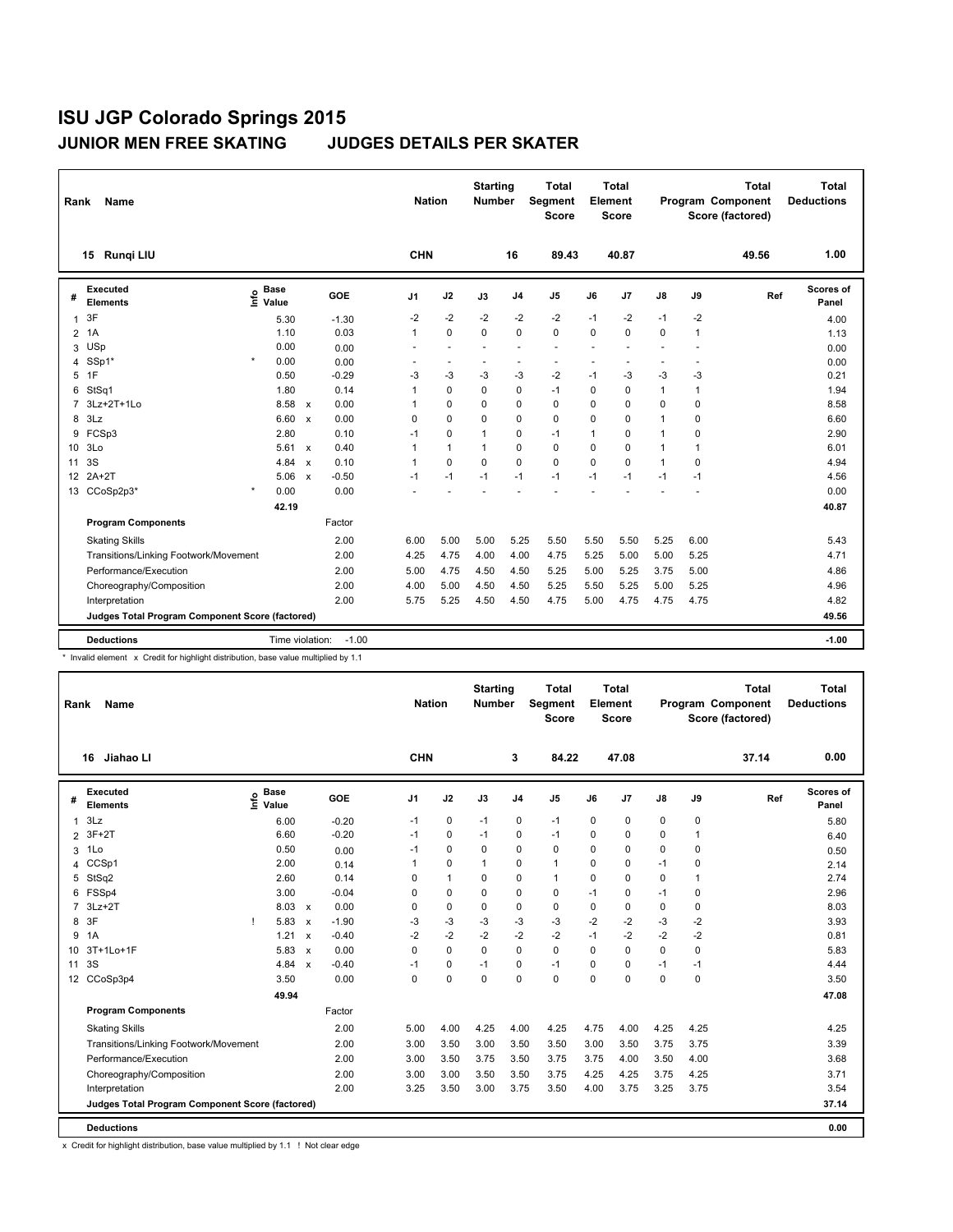| Rank             | <b>Name</b>                                            |         |                      |                           |                   | <b>Nation</b>        |              | <b>Starting</b><br><b>Number</b> |                | <b>Total</b><br>Segment<br><b>Score</b> |          | <b>Total</b><br>Element<br><b>Score</b> |              |                | <b>Total</b><br>Program Component<br>Score (factored) | <b>Total</b><br><b>Deductions</b> |
|------------------|--------------------------------------------------------|---------|----------------------|---------------------------|-------------------|----------------------|--------------|----------------------------------|----------------|-----------------------------------------|----------|-----------------------------------------|--------------|----------------|-------------------------------------------------------|-----------------------------------|
|                  | <b>Micah TANG</b><br>17                                |         |                      |                           |                   | <b>TPE</b>           |              |                                  | 8              | 73.19                                   |          | 33.47                                   |              |                | 40.72                                                 | 1.00                              |
| #                | <b>Executed</b><br><b>Elements</b>                     | lnfo    | <b>Base</b><br>Value |                           | GOE               | J <sub>1</sub>       | J2           | J3                               | J <sub>4</sub> | J <sub>5</sub>                          | J6       | J7                                      | J8           | J9             | Ref                                                   | Scores of<br>Panel                |
| $\mathbf{1}$     | 2A                                                     |         | 3.30                 |                           | 0.29              | 1                    | $\mathbf{1}$ | 1                                | $\mathbf 0$    | 1                                       | 0        | 0                                       | 1            | 0              |                                                       | 3.59                              |
| $\overline{2}$   | $2Lz+2T$                                               |         | 3.40                 |                           | 0.09              | $\mathbf{1}$         | $\mathbf 0$  | $\Omega$                         | $\mathbf 0$    | 0                                       | $\Omega$ | $\mathbf 0$                             | $\mathbf{1}$ | $\overline{2}$ |                                                       | 3.49                              |
| 3                | FSSp3                                                  |         | 2.60                 |                           | $-0.17$           | $-1$                 | $-1$         | 0                                | $-1$           | 0                                       | 0        | $-1$                                    | $-1$         | 0              |                                                       | 2.43                              |
| 4                | $3F+2T$                                                | L       | 6.60                 |                           | $-0.60$           | $-1$                 | $\mathbf 0$  | $-1$                             | $-1$           | $-1$                                    | $-1$     | $-1$                                    | $-1$         | 0              |                                                       | 6.00                              |
| 5                | 1F                                                     |         | 0.50                 |                           | $-0.17$           | $-3$                 | $-2$         | $-2$                             | $-2$           | $-2$                                    | $\Omega$ | $-1$                                    | $-1$         | $-2$           |                                                       | 0.33                              |
| 6                | 3Lz                                                    |         | 6.60                 | $\mathsf{x}$              | $-0.70$           | $-1$                 | $-2$         | $-1$                             | $-1$           | $-1$                                    | $-1$     | $-1$                                    | $-1$         | $-1$           |                                                       | 5.90                              |
| $\overline{7}$   | FCCoSp2p2                                              |         | 2.00                 |                           | $-0.47$           | $-2$                 | $-1$         | $-2$                             | $-1$           | $-2$                                    | $-1$     | $-1$                                    | $-2$         | $-2$           |                                                       | 1.53                              |
| 8                | 2A+1T+1Lo                                              |         | 4.62                 | $\mathsf{x}$              | $-0.36$           | $-1$                 | $-1$         | $-1$                             | $-1$           | 0                                       | $\Omega$ | 0                                       | $-1$         | $-1$           |                                                       | 4.26                              |
| 9                | 1T                                                     |         | 0.44                 | $\boldsymbol{\mathsf{x}}$ | $-0.27$           | $-3$                 | $-3$         | $-3$                             | $-3$           | $-2$                                    | $-1$     | $-3$                                    | $-2$         | $-3$           |                                                       | 0.17                              |
| 10               | StSqB                                                  |         | 1.50                 |                           | $-0.04$           | $-1$                 | $\mathbf 0$  | $\mathbf 0$                      | $\pmb{0}$      | $-1$                                    | 0        | $\mathbf 0$                             | 0            | 0              |                                                       | 1.46                              |
| 11               | 3S<                                                    | $\prec$ | 3.41                 | $\mathsf{x}$              | $-2.10$           | $-3$                 | $-3$         | $-3$                             | $-3$           | $-3$                                    | $-3$     | $-3$                                    | $-3$         | -3             |                                                       | 1.31                              |
| 12 <sup>12</sup> | CCoSp3p3                                               |         | 3.00                 |                           | 0.00              | $\blacktriangleleft$ | $\Omega$     | $\Omega$                         | $\Omega$       | 0                                       | $\Omega$ | $\Omega$                                | 0            | $\Omega$       |                                                       | 3.00                              |
|                  |                                                        |         | 37.97                |                           |                   |                      |              |                                  |                |                                         |          |                                         |              |                |                                                       | 33.47                             |
|                  | <b>Program Components</b>                              |         |                      |                           | Factor            |                      |              |                                  |                |                                         |          |                                         |              |                |                                                       |                                   |
|                  | <b>Skating Skills</b>                                  |         |                      |                           | 2.00              | 4.50                 | 4.50         | 5.00                             | 4.75           | 4.75                                    | 4.50     | 4.75                                    | 4.25         | 4.25           |                                                       | 4.57                              |
|                  | Transitions/Linking Footwork/Movement                  |         |                      |                           | 2.00              | 3.25                 | 3.75         | 4.25                             | 4.00           | 3.75                                    | 4.00     | 4.00                                    | 4.25         | 2.75           |                                                       | 3.86                              |
|                  | Performance/Execution                                  |         |                      |                           | 2.00              | 3.25                 | 4.25         | 4.00                             | 3.75           | 4.00                                    | 4.25     | 4.25                                    | 3.50         | 3.00           |                                                       | 3.86                              |
|                  | Choreography/Composition                               |         |                      |                           | 2.00              | 3.25                 | 4.00         | 4.50                             | 4.25           | 4.50                                    | 4.50     | 4.25                                    | 4.50         | 3.25           |                                                       | 4.18                              |
|                  | Interpretation                                         |         |                      |                           | 2.00              | 2.75                 | 4.50         | 4.50                             | 4.00           | 3.75                                    | 4.25     | 4.00                                    | 3.75         | 3.00           |                                                       | 3.89                              |
|                  | <b>Judges Total Program Component Score (factored)</b> |         |                      |                           |                   |                      |              |                                  |                |                                         |          |                                         |              |                |                                                       | 40.72                             |
|                  | <b>Deductions</b>                                      |         |                      |                           | $-1.00$<br>Falls: |                      |              |                                  |                |                                         |          |                                         |              |                |                                                       | $-1.00$                           |

< Under-rotated jump x Credit for highlight distribution, base value multiplied by 1.1 ! Not clear edge

| Rank  | <b>Name</b>                                     |      |                      |              |                   | <b>Nation</b>  |                | <b>Starting</b><br><b>Number</b> |                | <b>Total</b><br>Segment<br><b>Score</b> |                          | <b>Total</b><br>Element<br><b>Score</b> |                |                      | <b>Total</b><br>Program Component<br>Score (factored) | <b>Total</b><br><b>Deductions</b> |
|-------|-------------------------------------------------|------|----------------------|--------------|-------------------|----------------|----------------|----------------------------------|----------------|-----------------------------------------|--------------------------|-----------------------------------------|----------------|----------------------|-------------------------------------------------------|-----------------------------------|
|       | 18<br><b>James MIN</b>                          |      |                      |              |                   | <b>AUS</b>     |                |                                  | 6              | 62.53                                   |                          | 26.83                                   |                |                      | 37.70                                                 | 2.00                              |
| #     | <b>Executed</b><br><b>Elements</b>              | lnfo | <b>Base</b><br>Value |              | GOE               | J <sub>1</sub> | J2             | J3                               | J <sub>4</sub> | J <sub>5</sub>                          | J6                       | J7                                      | J8             | J9                   | Ref                                                   | Scores of<br>Panel                |
| 1.    | $1Lz+2T$                                        |      | 1.90                 |              | $-0.11$           | $-2$           | 0              | $-1$                             | $-1$           | $-1$                                    | $-1$                     | $\mathbf 0$                             | 0              | 0                    |                                                       | 1.79                              |
|       | 2 3 S                                           |      | 4.40                 |              | $-2.10$           | $-3$           | $-3$           | -3                               | $-3$           | $-3$                                    | -3                       | -3                                      | $-3$           | $-3$                 |                                                       | 2.30                              |
| 3     | 2F+2A+SEQ                                       |      | 4.16                 |              | $-1.00$           | $-2$           | $-2$           | $-2$                             | $-2$           | $-2$                                    | $-2$                     | $-2$                                    | $-2$           | $-2$                 |                                                       | 3.16                              |
| 4     | 3F                                              |      | 5.30                 |              | $-2.10$           | $-3$           | $-3$           | $-3$                             | $-3$           | $-3$                                    | $-3$                     | -3                                      | $-3$           | $-3$                 |                                                       | 3.20                              |
| 5     | FSSp3                                           |      | 2.60                 |              | $-0.04$           | $\Omega$       | 0              | $\Omega$                         | 0              | 0                                       | $\Omega$                 | $\mathbf{1}$                            | $-1$           | $-1$                 |                                                       | 2.56                              |
| 6     | StSqB                                           |      | 1.50                 |              | 0.00              | 0              | $\mathbf{1}$   | 0                                | 0              | $-1$                                    | 0                        | $\mathbf 0$                             | $\mathbf 0$    | 0                    |                                                       | 1.50                              |
|       | 7 3T                                            |      | 4.73 $\times$        |              | 0.00              | $\Omega$       | 0              | $\Omega$                         | $\Omega$       | $\Omega$                                | $\Omega$                 | 0                                       | 0              | $\Omega$             |                                                       | 4.73                              |
| 8     | 2Lz<<                                           | <<   | 0.66                 | $\mathbf{x}$ | $-0.30$           | $-3$           | $-3$           | $-3$                             | $-3$           | -3                                      | -3                       | -3                                      | -3             | -3                   |                                                       | 0.36                              |
| 9     | 3T+REP                                          |      | 3.31                 | $\mathsf{x}$ | $-1.90$           | $-3$           | $-3$           | $-3$                             | $-3$           | $-2$                                    | $-3$                     | $-2$                                    | $-3$           | $-2$                 |                                                       | 1.41                              |
|       | 10 FCCoSp                                       |      | 0.00                 |              | 0.00              | $\sim$         | $\overline{a}$ | $\sim$                           | $\sim$         | $\overline{a}$                          | $\overline{\phantom{a}}$ | $\ddot{\phantom{1}}$                    | $\overline{a}$ | $\ddot{\phantom{1}}$ |                                                       | 0.00                              |
| 11 2A |                                                 |      | $3.63 \times$        |              | $-0.14$           | $-1$           | 0              | $-1$                             | 0              | $\mathbf 0$                             | 0                        | $\mathbf 0$                             | $-1$           | 0                    |                                                       | 3.49                              |
|       | 12 CCoSp2p3                                     |      | 2.50                 |              | $-0.17$           | $-2$           | 0              | $-1$                             | 0              | $-1$                                    | $-1$                     | 0                                       | $-1$           | 0                    |                                                       | 2.33                              |
|       |                                                 |      | 34.69                |              |                   |                |                |                                  |                |                                         |                          |                                         |                |                      |                                                       | 26.83                             |
|       | <b>Program Components</b>                       |      |                      |              | Factor            |                |                |                                  |                |                                         |                          |                                         |                |                      |                                                       |                                   |
|       | <b>Skating Skills</b>                           |      |                      |              | 2.00              | 3.75           | 4.50           | 4.00                             | 4.25           | 3.50                                    | 3.50                     | 4.50                                    | 4.00           | 3.50                 |                                                       | 3.93                              |
|       | Transitions/Linking Footwork/Movement           |      |                      |              | 2.00              | 3.00           | 4.75           | 3.50                             | 3.50           | 3.00                                    | 2.50                     | 4.25                                    | 4.00           | 3.25                 |                                                       | 3.50                              |
|       | Performance/Execution                           |      |                      |              | 2.00              | 2.75           | 4.25           | 3.50                             | 3.75           | 3.00                                    | 3.75                     | 4.00                                    | 3.75           | 4.25                 |                                                       | 3.71                              |
|       | Choreography/Composition                        |      |                      |              | 2.00              | 2.75           | 4.50           | 3.75                             | 3.25           | 3.75                                    | 4.00                     | 4.50                                    | 4.00           | 4.50                 |                                                       | 3.96                              |
|       | Interpretation                                  |      |                      |              | 2.00              | 3.00           | 4.25           | 3.25                             | 3.75           | 3.50                                    | 3.25                     | 4.75                                    | 3.75           | 4.50                 |                                                       | 3.75                              |
|       | Judges Total Program Component Score (factored) |      |                      |              |                   |                |                |                                  |                |                                         |                          |                                         |                |                      |                                                       | 37.70                             |
|       | <b>Deductions</b>                               |      |                      |              | $-2.00$<br>Falls: |                |                |                                  |                |                                         |                          |                                         |                |                      |                                                       | $-2.00$                           |

<< Downgraded jump x Credit for highlight distribution, base value multiplied by 1.1 REP Jump repetition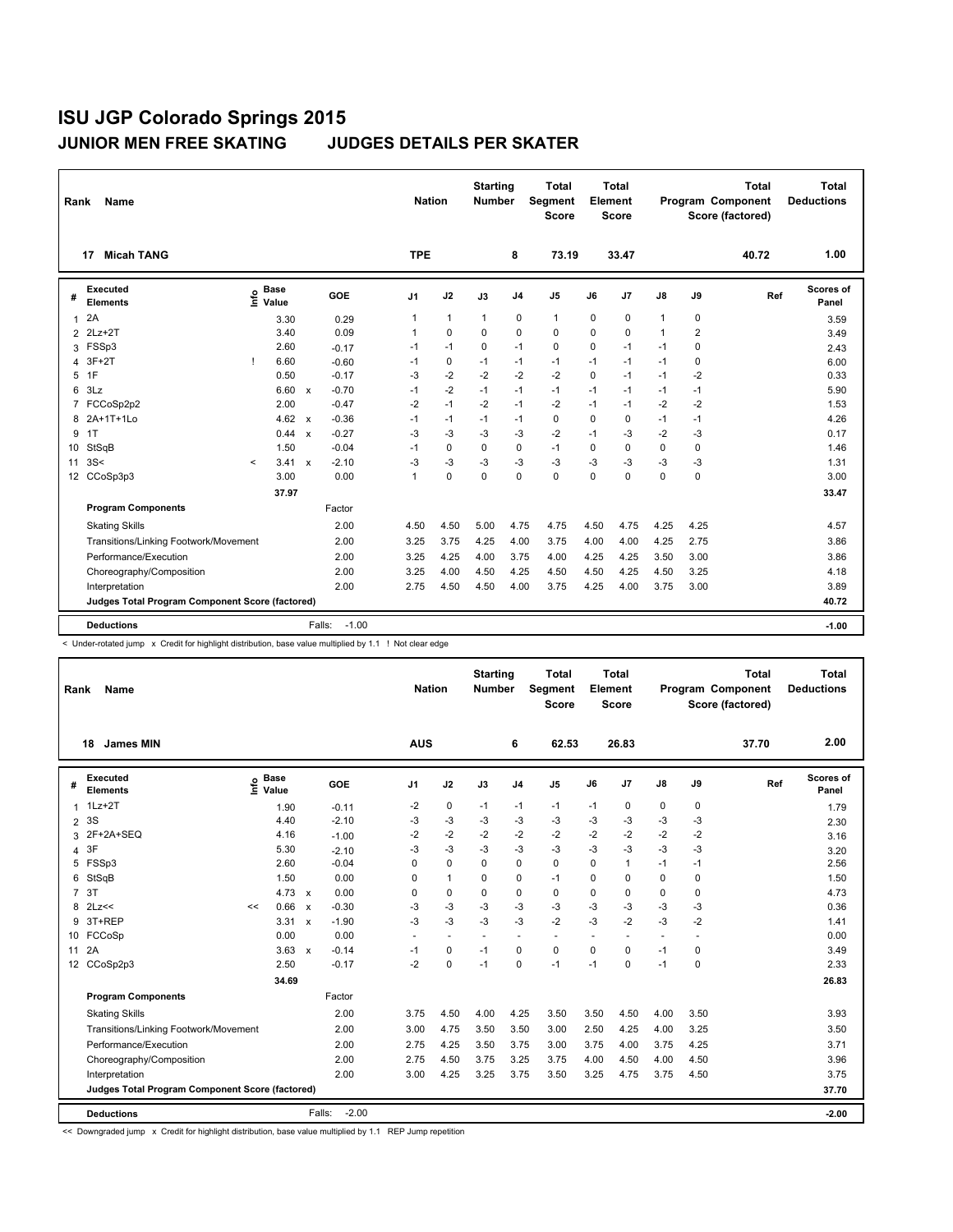| Rank            | <b>Name</b>                                            |         |                      |                           |                   | <b>Nation</b> |             | <b>Starting</b><br><b>Number</b> |                | <b>Total</b><br>Segment<br><b>Score</b> |          | <b>Total</b><br>Element<br><b>Score</b> |               |              | <b>Total</b><br>Program Component<br>Score (factored) | <b>Total</b><br><b>Deductions</b> |
|-----------------|--------------------------------------------------------|---------|----------------------|---------------------------|-------------------|---------------|-------------|----------------------------------|----------------|-----------------------------------------|----------|-----------------------------------------|---------------|--------------|-------------------------------------------------------|-----------------------------------|
|                 | <b>Wayne Wing Yin CHUNG</b><br>19                      |         |                      |                           |                   | <b>HKG</b>    |             |                                  | 4              | 60.76                                   |          | 28.26                                   |               |              | 33.50                                                 | 1.00                              |
| #               | <b>Executed</b><br><b>Elements</b>                     | ۴ů      | <b>Base</b><br>Value |                           | GOE               | J1            | J2          | J3                               | J <sub>4</sub> | J <sub>5</sub>                          | J6       | J7                                      | $\mathsf{J}8$ | J9           | Ref                                                   | Scores of<br>Panel                |
| $\mathbf{1}$    | 3Lz                                                    | $\prec$ | 4.20                 |                           | $-2.10$           | -3            | $-3$        | -3                               | $-3$           | $-3$                                    | $-3$     | $-3$                                    | -3            | -3           |                                                       | 2.10                              |
| 2               | 2Lo                                                    |         | 1.80                 |                           | 0.04              | 0             | $\Omega$    | $\Omega$                         | $\mathbf 0$    | $\mathbf{1}$                            | $\Omega$ | $\mathbf 0$                             | $\mathbf 0$   | $\mathbf{1}$ |                                                       | 1.84                              |
| 3               | FSSp4                                                  |         | 3.00                 |                           | 0.00              | 1             | 0           | 0                                | $\mathbf 0$    | 0                                       | $-1$     | 0                                       | 0             | 0            |                                                       | 3.00                              |
| 4               | FCCoSp3p2                                              |         | 2.50                 |                           | $-0.21$           | $-2$          | $\mathbf 0$ | $-1$                             | $\mathbf 0$    | $-1$                                    | $\Omega$ | $-1$                                    | $-3$          | 0            |                                                       | 2.29                              |
| 5               | 3Lo<<+2T                                               | <<      | 3.41                 | $\mathbf{x}$              | $-0.90$           | -3            | -3          | $-3$                             | $-3$           | $-3$                                    | $-3$     | $-3$                                    | $-3$          | $-3$         |                                                       | 2.51                              |
| 6               | 2A                                                     |         | 3.63                 | $\boldsymbol{\mathsf{x}}$ | $-0.43$           | -2            | $-1$        | $-1$                             | $-1$           | $-1$                                    | $\Omega$ | $\mathbf 0$                             | $-1$          | $-1$         |                                                       | 3.20                              |
| $\overline{7}$  | 2Lz                                                    |         | 2.31                 | $\boldsymbol{\mathsf{x}}$ | $-0.04$           | $-1$          | 0           | 0                                | $\mathbf 0$    | $-1$                                    | $\Omega$ | 0                                       | 0             | 0            |                                                       | 2.27                              |
| 8               | $2A+2T$                                                |         | 5.06                 | $\boldsymbol{\mathsf{x}}$ | 0.00              | 0             | $\mathbf 0$ | 0                                | 0              | 0                                       | $\Omega$ | 0                                       | $\mathbf 0$   | $\Omega$     |                                                       | 5.06                              |
| 9               | 2Fe                                                    | e       | 1.54                 | $\boldsymbol{\mathsf{x}}$ | $-0.51$           | $-2$          | $-2$        | $\Omega$                         | $-2$           | $-2$                                    | $-2$     | $-1$                                    | $-2$          | $-1$         |                                                       | 1.03                              |
| 10              | StSq1                                                  |         | 1.80                 |                           | $-0.21$           | $-1$          | 0           | $-1$                             | 0              | $-1$                                    | $-1$     | 0                                       | $-2$          | $-1$         |                                                       | 1.59                              |
| 11              | 2Lz                                                    |         | $2.31 \times$        |                           | 0.00              | 0             | $\mathbf 0$ | 0                                | $\Omega$       | $\Omega$                                | $\Omega$ | $\Omega$                                | 0             | $\Omega$     |                                                       | 2.31                              |
| 12 <sup>°</sup> | CCoSp2p1                                               |         | 1.70                 |                           | $-0.64$           | -3            | $-1$        | $-2$                             | $-2$           | $-2$                                    | $-2$     | $-2$                                    | $-3$          | $-2$         |                                                       | 1.06                              |
|                 |                                                        |         | 33.26                |                           |                   |               |             |                                  |                |                                         |          |                                         |               |              |                                                       | 28.26                             |
|                 | <b>Program Components</b>                              |         |                      |                           | Factor            |               |             |                                  |                |                                         |          |                                         |               |              |                                                       |                                   |
|                 | <b>Skating Skills</b>                                  |         |                      |                           | 2.00              | 4.00          | 3.75        | 4.00                             | 3.75           | 3.50                                    | 4.25     | 3.75                                    | 3.25          | 3.75         |                                                       | 3.79                              |
|                 | Transitions/Linking Footwork/Movement                  |         |                      |                           | 2.00              | 2.50          | 3.75        | 3.50                             | 2.75           | 2.75                                    | 3.50     | 3.50                                    | 2.50          | 2.50         |                                                       | 3.00                              |
|                 | Performance/Execution                                  |         |                      |                           | 2.00              | 3.00          | 3.25        | 3.50                             | 3.00           | 3.25                                    | 3.75     | 3.75                                    | 2.75          | 3.00         |                                                       | 3.25                              |
|                 | Choreography/Composition                               |         |                      |                           | 2.00              | 2.50          | 3.25        | 3.75                             | 3.25           | 3.75                                    | 4.75     | 4.00                                    | 2.75          | 3.50         |                                                       | 3.46                              |
|                 | Interpretation                                         |         |                      |                           | 2.00              | 2.25          | 3.75        | 3.50                             | 3.50           | 3.50                                    | 4.00     | 3.75                                    | 2.25          | 2.50         |                                                       | 3.25                              |
|                 | <b>Judges Total Program Component Score (factored)</b> |         |                      |                           |                   |               |             |                                  |                |                                         |          |                                         |               |              |                                                       | 33.50                             |
|                 | <b>Deductions</b>                                      |         |                      |                           | $-1.00$<br>Falls: |               |             |                                  |                |                                         |          |                                         |               |              |                                                       | $-1.00$                           |

< Under-rotated jump << Downgraded jump x Credit for highlight distribution, base value multiplied by 1.1 e Wrong edge

| Rank           | <b>Name</b>                                     |      |                      |              |         |                | <b>Nation</b> | <b>Starting</b><br><b>Number</b> |                | <b>Total</b><br>Segment<br><b>Score</b> |          | <b>Total</b><br>Element<br><b>Score</b> |      |          | <b>Total</b><br>Program Component<br>Score (factored) | <b>Total</b><br><b>Deductions</b> |
|----------------|-------------------------------------------------|------|----------------------|--------------|---------|----------------|---------------|----------------------------------|----------------|-----------------------------------------|----------|-----------------------------------------|------|----------|-------------------------------------------------------|-----------------------------------|
|                | <b>Brian LEE</b><br>20                          |      |                      |              |         | <b>NZL</b>     |               |                                  | $\mathbf{2}$   | 60.20                                   |          | 29.56                                   |      |          | 30.64                                                 | 0.00                              |
| #              | <b>Executed</b><br><b>Elements</b>              | ١nfo | <b>Base</b><br>Value |              | GOE     | J <sub>1</sub> | J2            | J3                               | J <sub>4</sub> | J <sub>5</sub>                          | J6       | J7                                      | J8   | J9       | Ref                                                   | Scores of<br>Panel                |
| 1              | 2A+2T+2Lo                                       |      | 6.40                 |              | $-0.43$ | $-1$           | 0             | $-1$                             | $-1$           | $-1$                                    | $-1$     | 0                                       | $-1$ | -1       |                                                       | 5.97                              |
| $\overline{2}$ | $2A+2T$                                         |      | 4.60                 |              | $-1.21$ | $-2$           | $-2$          | -3                               | $-3$           | $-3$                                    | $-2$     | $-2$                                    | $-3$ | $-2$     |                                                       | 3.39                              |
| 3              | 3Lo<<                                           | <<   | 1.80                 |              | $-0.86$ | -3             | $-3$          | -3                               | $-3$           | $-3$                                    | $-2$     | $-2$                                    | -3   | $-3$     |                                                       | 0.94                              |
| 4              | CCoSp2p2                                        |      | 2.00                 |              | $-0.17$ | $-2$           | $\mathbf 0$   | $-1$                             | 0              | 0                                       | $-1$     | 0                                       | $-2$ | 0        |                                                       | 1.83                              |
|                | 5 2F                                            |      | 1.90                 |              | 0.00    | 0              | $\mathbf{1}$  | 0                                | $\mathbf 0$    | 0                                       | 0        | 0                                       | 0    | 0        |                                                       | 1.90                              |
| 6              | StSq1                                           |      | 1.80                 |              | $-0.04$ | 0              | $\mathbf{1}$  | $-1$                             | 0              | 0                                       | 0        | 0                                       | $-2$ | 0        |                                                       | 1.76                              |
| $\overline{7}$ | 2S                                              |      | $1.43 \times$        |              | $-0.03$ | $-1$           | 0             | $-1$                             | 0              | 0                                       | 0        | 0                                       | 0    | $\Omega$ |                                                       | 1.40                              |
| 8              | CSSp3                                           |      | 2.60                 |              | 0.00    | $\mathbf 0$    | 0             | 0                                | 0              | 0                                       | 0        | 0                                       | $-1$ | 0        |                                                       | 2.60                              |
| 9              | 2Lz                                             |      | 2.31 x               |              | 0.00    | $\mathbf 0$    | 0             | 0                                | $\mathbf 0$    | 0                                       | $\Omega$ | 0                                       | 0    | 0        |                                                       | 2.31                              |
| 10 2F          |                                                 |      | 2.09                 | $\mathsf{x}$ | $-0.26$ | $-1$           | $\mathbf 0$   | $-1$                             | $-1$           | $-1$                                    | $-1$     | 0                                       | $-1$ | $-1$     |                                                       | 1.83                              |
|                | 11 2Lz+2Lo                                      |      | 4.29                 | $\mathsf{x}$ | $-0.09$ | $-1$           | $\mathbf 0$   | 0                                | $\mathbf 0$    | $-1$                                    | 0        | 0                                       | $-1$ | 0        |                                                       | 4.20                              |
|                | 12 FSSp2V                                       |      | 1.60                 |              | $-0.17$ | 1              | $-1$          | $-1$                             | $\Omega$       | 0                                       | $-1$     | 0                                       | $-1$ | $-1$     |                                                       | 1.43                              |
|                |                                                 |      | 32.82                |              |         |                |               |                                  |                |                                         |          |                                         |      |          |                                                       | 29.56                             |
|                | <b>Program Components</b>                       |      |                      |              | Factor  |                |               |                                  |                |                                         |          |                                         |      |          |                                                       |                                   |
|                | <b>Skating Skills</b>                           |      |                      |              | 2.00    | 3.25           | 3.75          | 3.25                             | 3.75           | 3.50                                    | 4.00     | 3.25                                    | 3.50 | 3.00     |                                                       | 3.46                              |
|                | Transitions/Linking Footwork/Movement           |      |                      |              | 2.00    | 3.00           | 3.50          | 3.25                             | 3.00           | 2.75                                    | 3.25     | 2.75                                    | 3.00 | 2.00     |                                                       | 3.00                              |
|                | Performance/Execution                           |      |                      |              | 2.00    | 2.75           | 3.50          | 3.25                             | 3.25           | 2.75                                    | 3.50     | 3.00                                    | 2.50 | 2.25     |                                                       | 3.00                              |
|                | Choreography/Composition                        |      |                      |              | 2.00    | 2.50           | 4.00          | 3.00                             | 3.00           | 3.00                                    | 3.75     | 3.00                                    | 3.00 | 2.75     |                                                       | 3.07                              |
|                | Interpretation                                  |      |                      |              | 2.00    | 3.25           | 3.75          | 2.50                             | 3.25           | 2.75                                    | 2.75     | 2.75                                    | 2.25 | 2.25     |                                                       | 2.79                              |
|                | Judges Total Program Component Score (factored) |      |                      |              |         |                |               |                                  |                |                                         |          |                                         |      |          |                                                       | 30.64                             |
|                | <b>Deductions</b>                               |      |                      |              |         |                |               |                                  |                |                                         |          |                                         |      |          |                                                       | 0.00                              |

<< Downgraded jump x Credit for highlight distribution, base value multiplied by 1.1